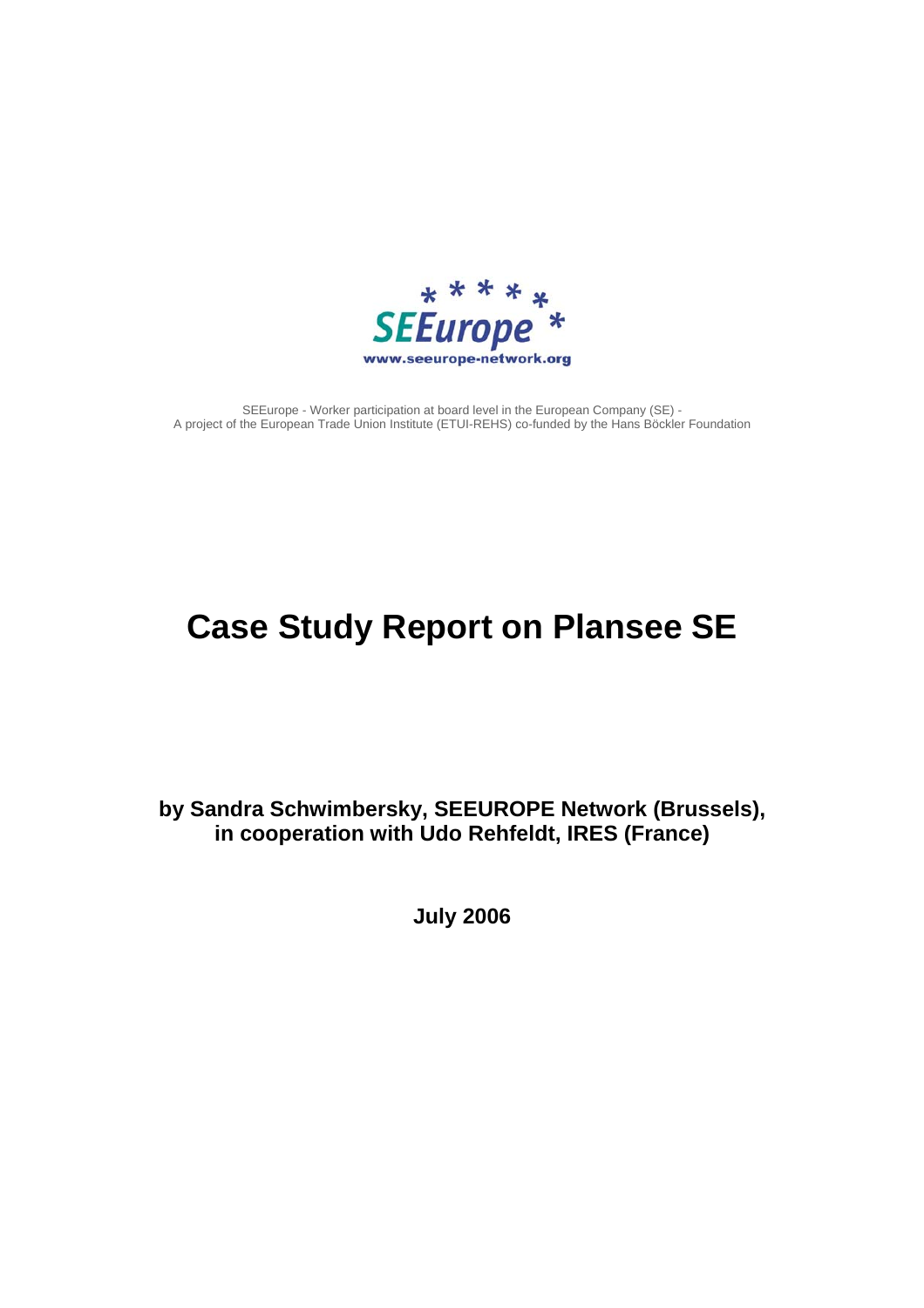# **Table of contents**

| 1           | $\overline{1}$        |       |                                                                                                 |    |  |  |  |
|-------------|-----------------------|-------|-------------------------------------------------------------------------------------------------|----|--|--|--|
| 2           |                       |       |                                                                                                 |    |  |  |  |
|             | 2.1                   |       |                                                                                                 |    |  |  |  |
|             | 2.2                   |       | Corporate governance structure and employee board-level representation prior to                 |    |  |  |  |
|             | 2.3                   |       |                                                                                                 |    |  |  |  |
| 3           |                       |       |                                                                                                 |    |  |  |  |
|             | $\overline{4}$<br>3.1 |       |                                                                                                 |    |  |  |  |
|             | 3.2                   |       |                                                                                                 |    |  |  |  |
|             |                       | 3.2.1 |                                                                                                 |    |  |  |  |
|             |                       | 3.2.2 |                                                                                                 |    |  |  |  |
|             |                       | 3.2.3 |                                                                                                 |    |  |  |  |
|             |                       | 3.2.4 | Use of sectoral guidelines (for example, EMU Guidelines) _______________________ 5              |    |  |  |  |
|             |                       | 3.2.5 |                                                                                                 |    |  |  |  |
|             | 3.3                   |       |                                                                                                 |    |  |  |  |
|             |                       | 3.3.1 |                                                                                                 |    |  |  |  |
|             |                       | 3.3.2 |                                                                                                 |    |  |  |  |
|             |                       | 3.3.3 |                                                                                                 |    |  |  |  |
|             |                       | 3.3.4 |                                                                                                 |    |  |  |  |
|             |                       | 3.3.5 |                                                                                                 |    |  |  |  |
| 4           |                       |       |                                                                                                 |    |  |  |  |
| 5           |                       |       |                                                                                                 |    |  |  |  |
|             | 5.1                   |       |                                                                                                 |    |  |  |  |
|             | 5.2                   |       | Existing national information, consultation and participation rights _______________________ 12 |    |  |  |  |
|             |                       |       |                                                                                                 |    |  |  |  |
|             |                       |       |                                                                                                 |    |  |  |  |
|             | 5.3                   |       |                                                                                                 |    |  |  |  |
|             | 5.4                   |       |                                                                                                 |    |  |  |  |
|             |                       | 5.4.1 |                                                                                                 |    |  |  |  |
|             |                       | 5.4.2 | Information and consultation through an SE works council_________________________ 13            |    |  |  |  |
|             |                       | 5.4.3 |                                                                                                 | 13 |  |  |  |
|             |                       | 5.4.4 |                                                                                                 |    |  |  |  |
|             | 5.5                   |       | Mandate and input from European trade union confederations _____________________                | 14 |  |  |  |
| 6           | 15                    |       |                                                                                                 |    |  |  |  |
|             | 6.1                   |       |                                                                                                 | 15 |  |  |  |
|             | 6.2                   |       |                                                                                                 |    |  |  |  |
|             | 6.3                   |       |                                                                                                 | 15 |  |  |  |
|             | 6.4                   | 15    |                                                                                                 |    |  |  |  |
| 7           | 16                    |       |                                                                                                 |    |  |  |  |
|             | 19                    |       |                                                                                                 |    |  |  |  |
| Appendix 20 |                       |       |                                                                                                 |    |  |  |  |
|             | L.                    |       |                                                                                                 |    |  |  |  |
| Ш.          |                       |       |                                                                                                 |    |  |  |  |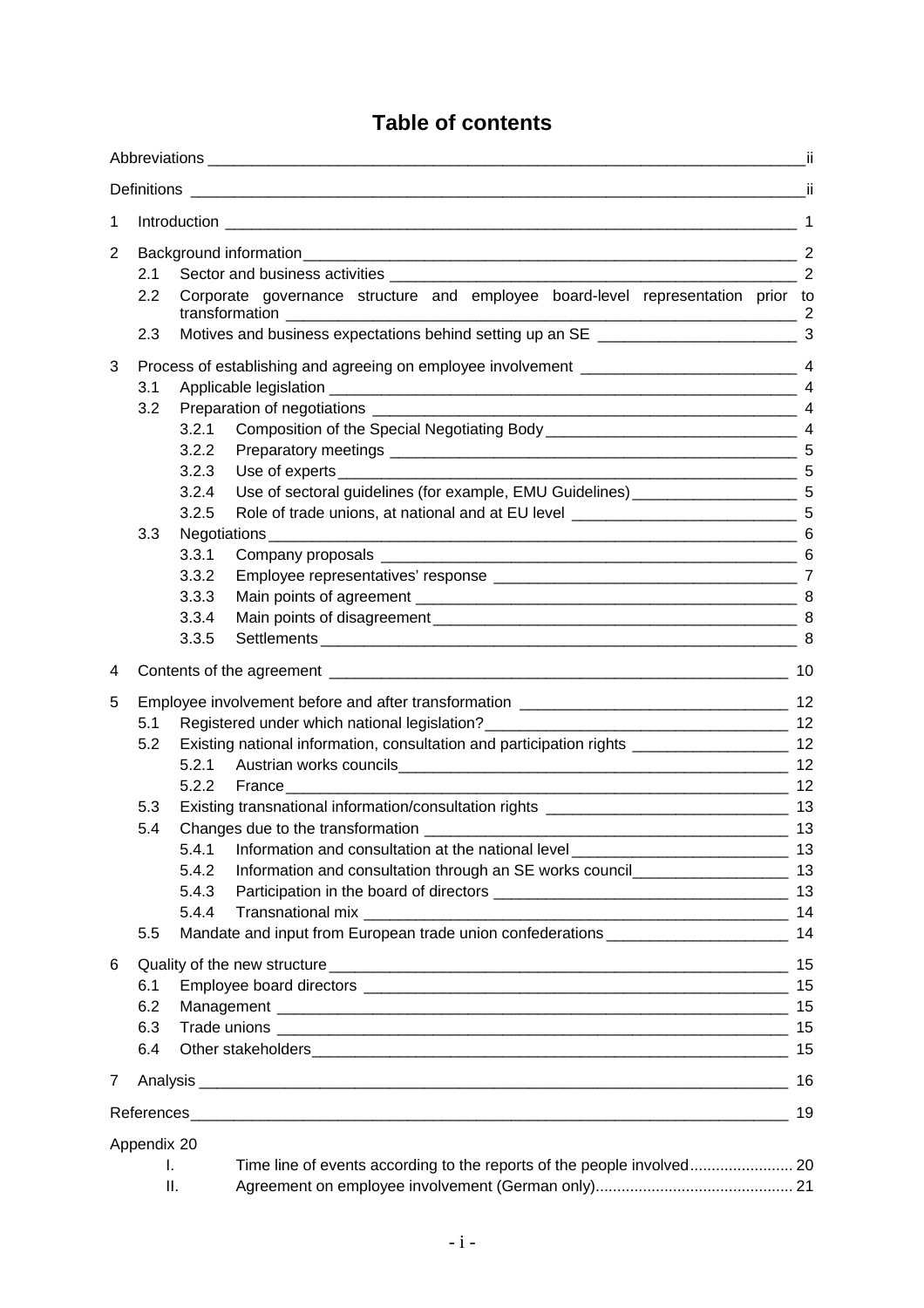### **Abbreviations**

| Art.         | Article                                                                                                                                           |
|--------------|---------------------------------------------------------------------------------------------------------------------------------------------------|
| <b>CGT</b>   | Confédération générale du travail                                                                                                                 |
| <b>CFDT</b>  | Confédération française démocratique du travail                                                                                                   |
| EEA          | European Economic Area                                                                                                                            |
| EMF          | European Metalworkers' Federation                                                                                                                 |
| EU           | European Union                                                                                                                                    |
| <b>EWC</b>   | European Works Council                                                                                                                            |
| <b>GMT</b>   | Gewerkschaft Metall und Textil (metal and textile workers' union)                                                                                 |
| <b>GPA</b>   | Gewerkschaft der Privatangestellten (white-collar union)                                                                                          |
| Para.        | Paragraph                                                                                                                                         |
| <b>SE</b>    | Societas Europaea                                                                                                                                 |
| SE WC        | <b>SE Works Council</b>                                                                                                                           |
| SE/DI        | Council Directive 2001/86/EC of 8 October 2001 supplementing the<br>Statute for a European company with regard to the involvement of<br>employees |
| <b>SE/RE</b> | Council Regulation (EC) No. 2157/2001 of 8 October 2001 on the<br>Statute for a European company (SE)                                             |
| <b>SNB</b>   | Special negotiating body                                                                                                                          |
|              |                                                                                                                                                   |

### **Definitions**

Subsidiaries (SE/DI Art. 2 Para. c):

'Subsidiary' of a company means an undertaking over which that company exercises a dominant influence defined in accordance with Article 3(2) to (7) of Directive 94/45/EC.

Concerned subsidiaries (SE/DI Art. 2 Para. d):

'Concerned subsidiary or establishment' means a subsidiary or establishment of a participating company which is proposed to become a subsidiary or establishment of the SE upon its formation.

Employees' representatives (SE/DI Art. 2 Para. e): 'Employees' representatives' means the employees' representatives provided for by national law and/or practice.

Representative body (SE/DI Art. 2 Para. f):

'Representative body' means the body representative of the employees set up by the agreements referred to in Article 4 or in accordance with the provisions of the Annex, with the purpose of informing and consulting the employees of an SE and its subsidiaries and establishments situated in the Community and, where applicable, of exercising participation rights in relation to the SE.

Special negotiating body (SE/DI Art. 2 Para. g):

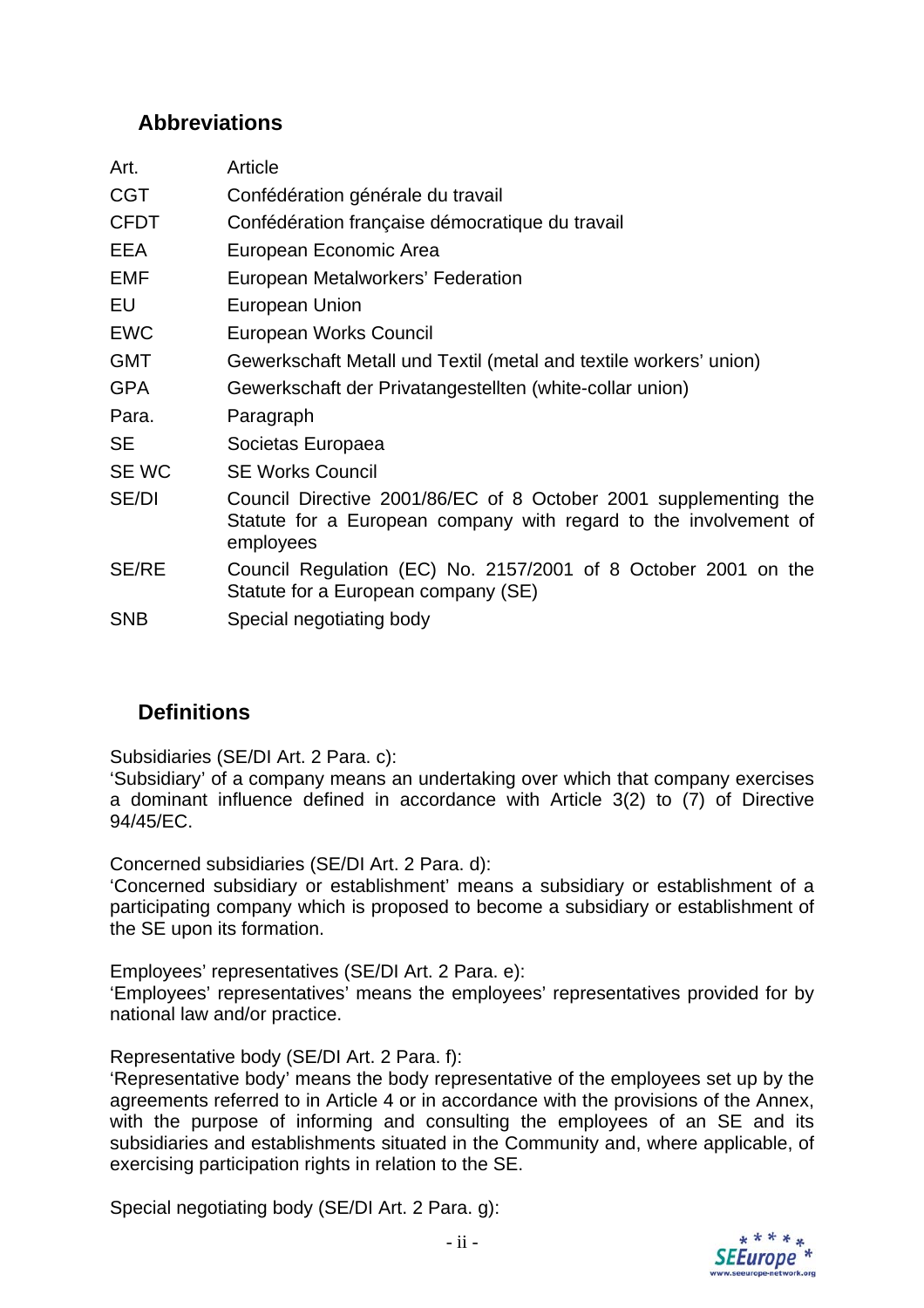'Special negotiating body' means the body established in accordance with Article 3 to negotiate with the competent body of the participating companies regarding arrangements for employee involvement within the SE.

#### Involvement of employees (SE/DI Art. 2 Para. h):

'Involvement of employees' means any mechanism, including information, consultation and participation, through which employees' representatives may exercise an influence on decisions to be taken within the company.

#### Information (SE/DI Art. 2 Para. i):

'Information' means the informing of the body representative of the employees and/or employees' representatives by the competent organ of the SE on questions which concern the SE itself and any of its subsidiaries or establishments situated in another Member State or which exceed the powers of the decision-making organs in a single Member State at a time, in a manner and with a content which allows the employees' representatives to undertake an in-depth assessment of the possible impact and, where appropriate, prepare consultations with the competent organ of the SE.

#### Consultation (SE/DI Art. 2 Para. j):

'Consultation' means the establishment of dialogue and exchange of views between the body representative of the employees and/or the employees' representatives and the competent organ of the SE, at a time, in a manner and with a content which allows the employees' representatives, on the basis of information provided, to express an opinion on measures envisaged by the competent organ which may be taken into account in the decision-making process within the SE.

#### Participation (SE/DI Art. 2 Para. k):

'Participation' means the influence of the body representative of the employees and/or the employees' representatives in the affairs of a company by way of the right to elect or appoint some of the members of the company's supervisory or administrative organ, or the right to recommend and/or oppose the appointment of some or all of the members of the company's supervisory or administrative organ.

#### Standard Rules (SE/DI Art. 7 and Appendix):

In case of failure of negotiations or due to the agreement standard rules apply as defined in the Appendix of the SE/DI, provided the SNB did not refuse to commence negotiations or break them off. The standard rules shall ensure that at least information and consultation rights are granted and under certain conditions they also provide for participation in the competent company organ.

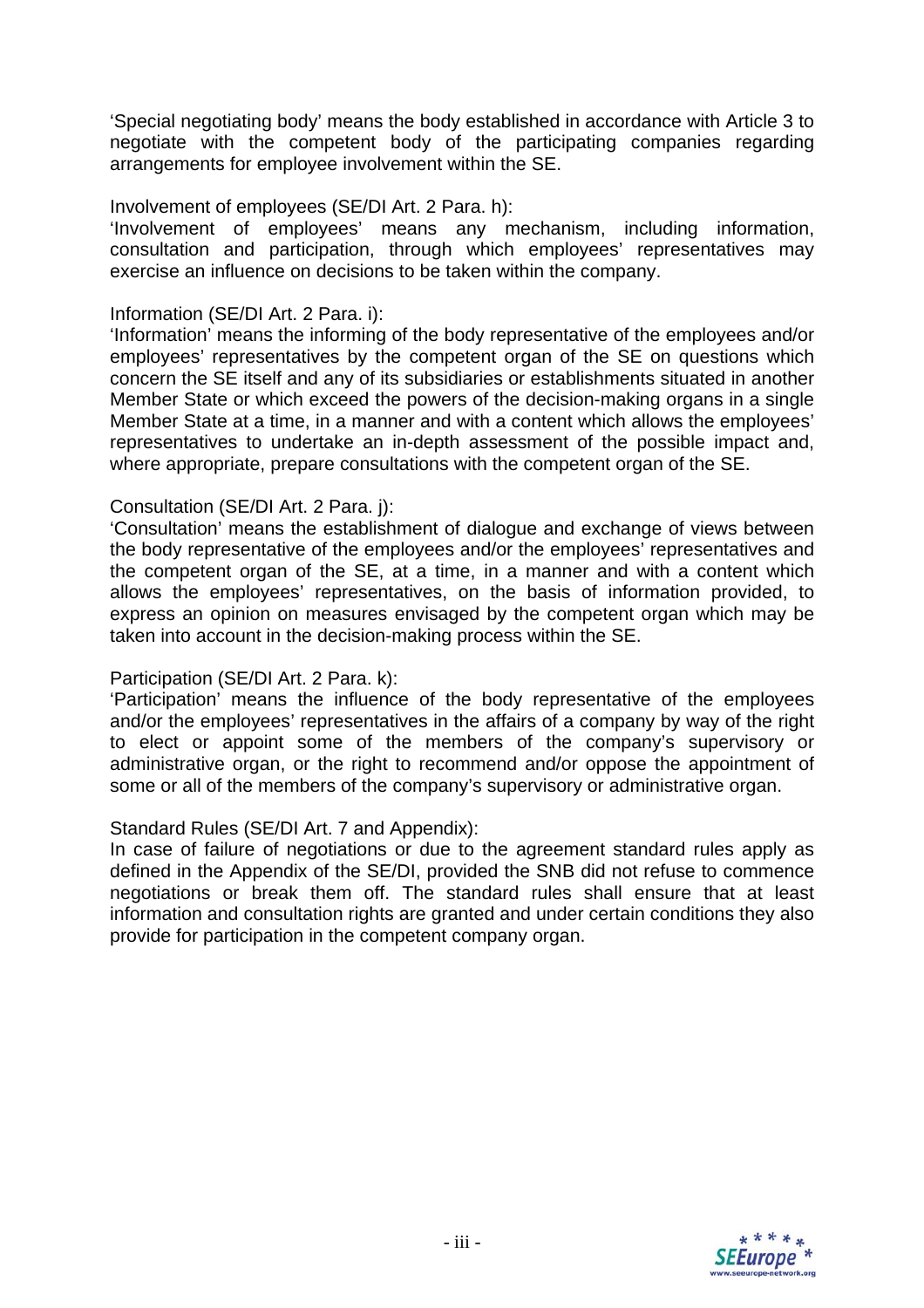### **1 Introduction**

The aim and purpose of this study is to track the process of transformation of Plansee AG into an SE and the views of the different parties involved, namely the management and works council of the company, the relevant trade unions and the Vienna Chamber of Labour. Company information was gathered mainly from the company website and a current brochure on company facts and figures. The conversion plan, the statutes and the agreements were available at the Austrian commercial register (Gagawczuk, 2006c). In addition, personal interviews were conducted with the parties involved, namely Alois Oberer and Christoph Scheiber, both group works council members at the company in Austria, Mme Ghislaine Charney, the CFDT union delegate and elected secretary of the works council at Cime Bocuze SA, Wolfgang Greif of the white-collar union (GPA), Gustav Zöhrer of the metalworkers' union (GMT) and Walter Gagawczuk of the Vienna Chamber of Labour.

Unfortunately, the management was not prepared to give an interview. As stated by the head of the department of internal communication the company owners, Plansee Group is still privately owned by the Schwarzkopf family, who generally speaking do not give interviews.

Besides giving a timeline and describing the process of transformation from different viewpoints, we present an analysis of results. However, evaluation of actual working practice is limited to the period of 5 months since the transformation took place.

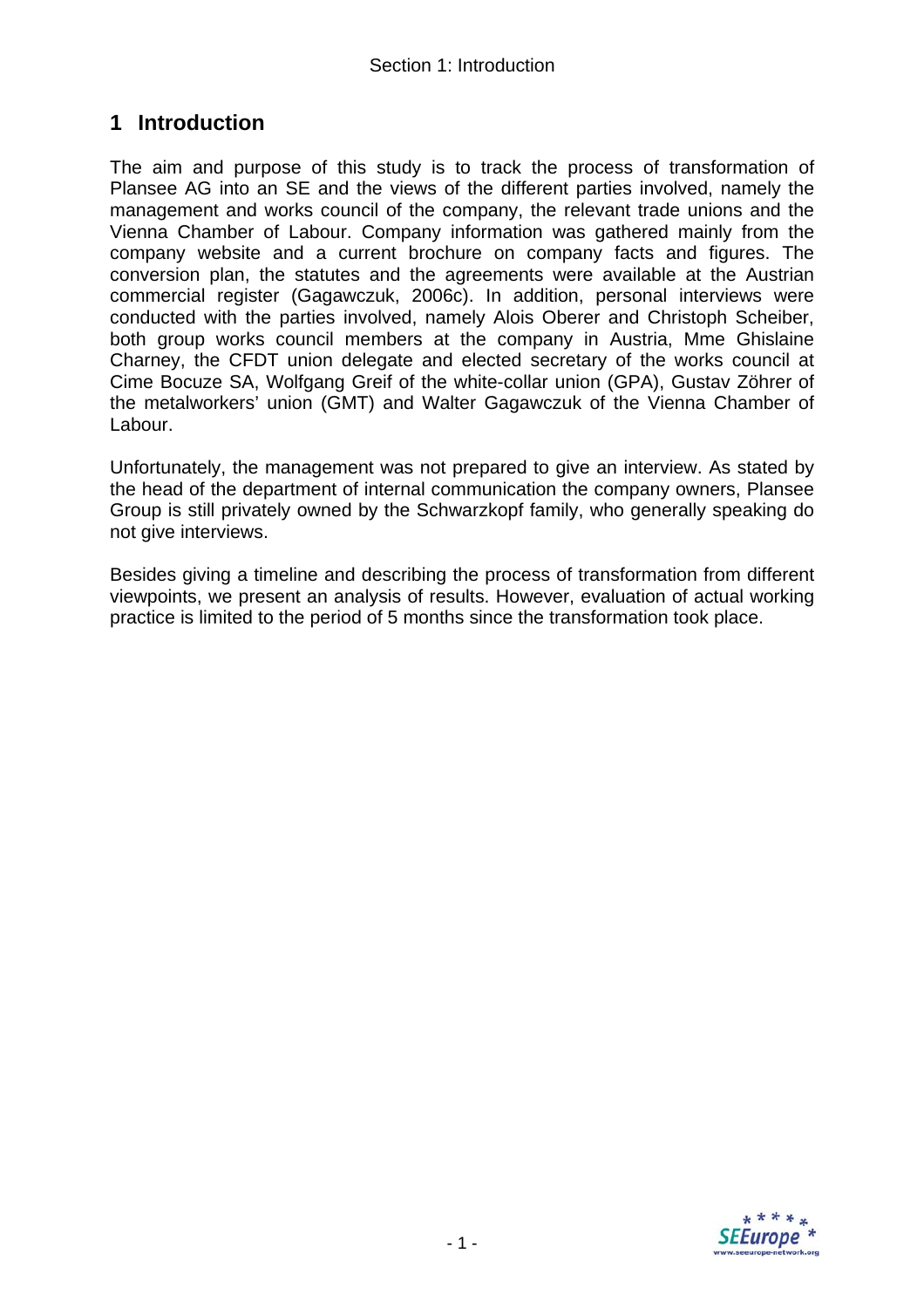### **2 Background information**

Plansee SE was formed by the transformation of Plansee AG, a public limited-liability company with its headquarters in Reutte (Austria) and consequently governed by Austrian law. In the following, Plansee AG is referred to also as 'the company' or 'Plansee'.

#### **2.1 Sector and business activities**

The company operates in the metal sector and is world leader in manufacturing products made of refractory metals and composite materials. Plansee AG operates in Europe, Asia and the US. There are production facilities in Austria, Bulgaria, France, Germany, Japan, Switzerland and the US. Distribution companies are located in Brazil, China, France, Germany, India, Japan, Korea, the Netherlands, Sweden, Taiwan and the UK. The company has a workforce of 2,200 worldwide and generates turnover of € 500 million.

Plansee is one of three divisions of Plansee Holding AG, with a history going back to 1921. It produces high performance materials. The other two divisions are Ceratizit SA (hard metals and tools) and PMG SA (powder metallurgical products), in which Plansee Holding AG holds 50% of the shares, both being seated in Luxembourg. In the last financial year, ending on the last day of February, the group had 5,050 employees worldwide and a consolidated turnover of  $\epsilon$ 857 million and invested  $\epsilon$ 67 million.

#### **2.2 Corporate governance structure and employee board-level representation prior to transformation**

Plansee had a two-tier structure. The management board had three members. The supervisory board had six members, of whom, in accordance with the Austrian Labour Constitution Act (*Arbeitsverfassungsgesetz*), one-third – that is, two members – was appointed by the Austrian group works council. The term of office of employee representatives on the supervisory board is not laid down in the law and thus can be unlimited. In general, employee members of the supervisory board are not entitled to any extra remuneration, in contrast to the shareholders' representatives. Nevertheless both groups of representatives have the legal mandate to perform a monitoring function for the sake of company welfare, but in consideration of the interests of the partners and the employees, as well as in the public interest. Each member of the supervisory board is personally liable for their behaviour in this body. In detail, this means that the supervisory board:

- $\Rightarrow$  monitors the management board;
- $\Rightarrow$  appoints and dismisses the management board;
- $\Rightarrow$  approves important decisions, such as acquisition or sale of investments or of parts of the company; closure of parts of the company; acquisition, sales and debiting of property; establishment and closure of subsidiaries; investments that exceed certain amounts in a single business year; borrowing; introduction and closure of business units and products; determination of general principles of company policy; determination of principles regarding profit sharing or share of turnover or pension promises to executives; issue of the power of attorney; as well as the issue of stock options to executives;
- $\Rightarrow$  scrutinises the annual financial statements;
- $\Rightarrow$  approves the annual financial statements; and

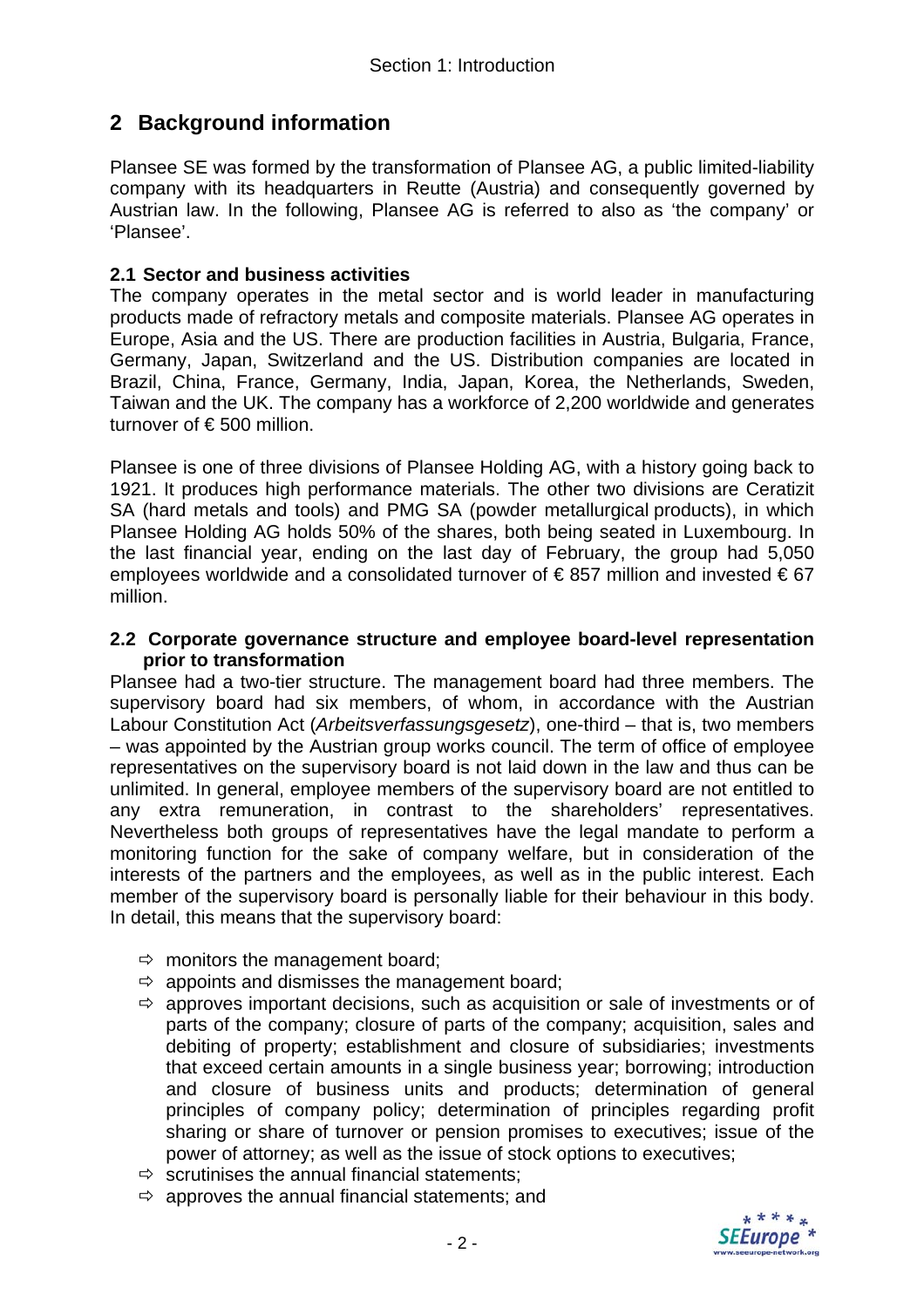$\Rightarrow$  calls meetings of the general meeting of shareholders.

#### **2.3 Motives and business expectations behind setting up an SE**

In December 2005, the management informed the employee representatives on the supervisory board of its intention to transform the company into an SE. In order to be able to transform into an SE, the company must have its registered office and head office within the Community and must have had at least one subsidiary governed by the law of another Member State for at least two years.

The seat of Plansee is in Reutte (Austria), which is within the Community. For many years, the company has been the major shareholder in companies seated within other EU member states. The subsidiaries involved in the transformation are Société Plansee SARL and Cime Bocuze SA in France, Plansee Metals Holding Ltd in the UK and Plansee Nordic AB in Sweden, besides Plansee Metall GmbH in Austria.

The motive brought forward by the management in favour of this transformation – which can be found in the written agreement on the involvement of employees – was that it was in the interest of the owner, Plansee Holding AG, that all three business units have the same organisational structure (a one-tier structure), which the two other business units already had. This is possible in Austria only by the foundation of an SE.

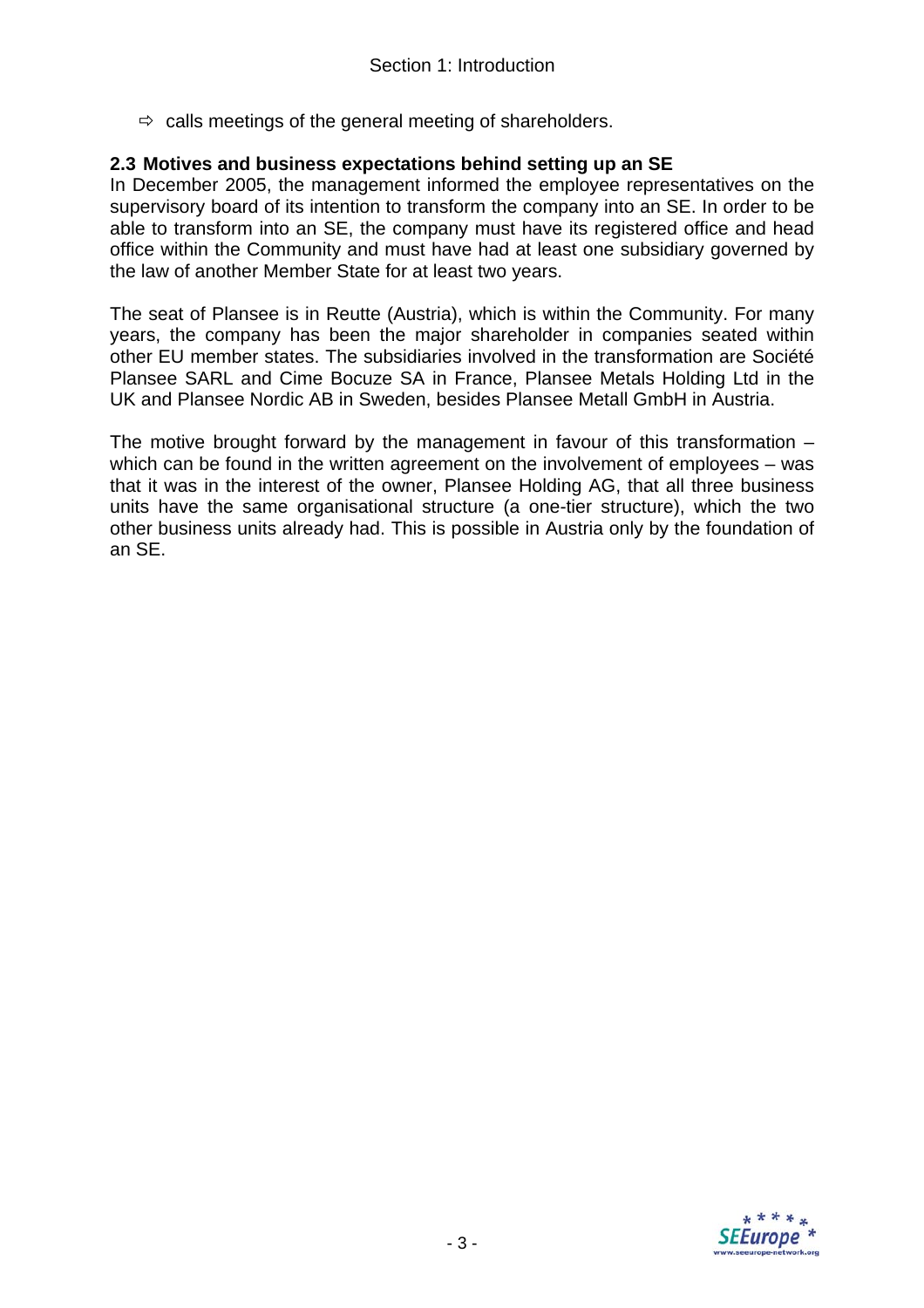### **3 Process of establishing and agreeing on employee involvement**

#### **3.1 Applicable legislation**

The foundation is governed by Austrian legislation, namely the SE Law (*SE-Gesetz*) and the Labour Constitution Act (*Arbeitsverfassungsgesetz*).

#### **3.2 Preparation of negotiations**

In order to be registered the company must submit a written agreement on the involvement of employees (SE/DI Art. 12 Para. 2). The management negotiates this agreement with the special negotiating body (SNB), which consists of employees representing the employees of the companies concerned. The number of employee representatives per country or company concerned depends on the relative proportion in comparison with the total number of employees of the SE. The basic rule is at least one SNB member per country.

3.2.1 Composition of the Special Negotiating Body

The following companies were affected by the transformation:

- $\Rightarrow$  Plansee AG and Plansee Metall Gmbh (Austria), with 1,333 employees
- $\Rightarrow$  Société Plansee SARL and Cime Bocuze SA (France), with 76 employees
- $\Rightarrow$  Plansee Nordic AB (Sweden), with 2 employees
- $\Rightarrow$  Plansee Metals Holding Ltd (UK), with 11 employees

In total 1,422 employees were affected. The SNB consisted of ten members from Austria, two members from France, and one member each from Sweden and the UK. At the beginning of the process it seemed that the management was not aware of the need for negotiations with the SNB representing all employees of the company. After examining the legal framework, however, and obviously realising that there was no way of circumventing negotiations, the management invited employee representatives in all the companies concerned to participate in the negotiations by sending them a letter of information and attaching a response sheet with a choice of four options, which are:

- 1. We/I Mr/Mrs ……………… in our/my capacity as employee representative(s) of [name of company] with its registered office in [place of registered office] want to avail ourselves/myself of the possibility to delegate an employee body and, as the case may be, employees (where no employee body exists) to the special negotiating body on 25 January 2006, hence the employee representative(s) Mr/Mrs ………………. will participate in the special negotiating body on 25 January 2006; or
- 2. We/I Mr/Mrs ……………… in our/my capacity as employee representative(s) of [name of company] with its registered office in [place of registered office] waive the possibility to delegate an employee body and, as the case may be, employees (where no employee body exists) to the special negotiating body on 25 January 2006, provided that the subject of the special negotiating body on 25 January 2006 is exclusively limited to questions regarding the participation of employee representatives in Plansee SE, so that in case of a future convening of the special negotiating body for a special reason we/I are/am free to participate in it; or
- 3. We/I Mr/Mrs ……………… in our/my capacity as employee representative(s) of [name of company] with its registered office in [place of registered office] waive the possibility to delegate an employee body and, as the case may be,<br>\*\*\*\*\*

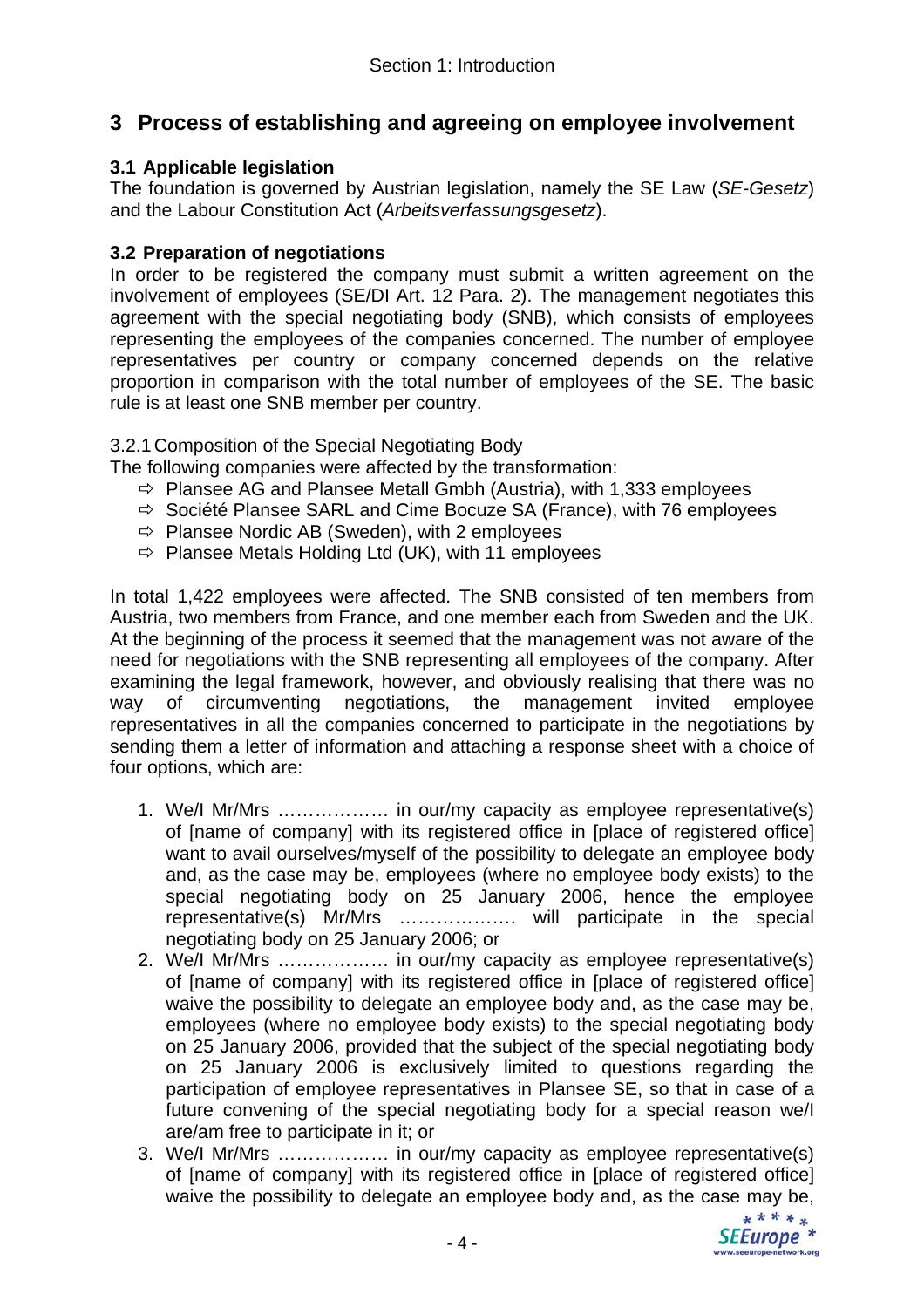employees (where no employee body exists) to the special negotiating body on 25 January 2006;

4. We/I Mr/Mrs ……………… in our/my capacity as employee representative(s) of [name of company] with its registered office in [place of registered office] herewith authorise the employee representative of Plansee, Mr Alois Oberer, to represent us/me regarding our/my concerns as employee representative(s) in the special negotiating body of 25 January 2006 and, if necessary, to exercise our/my voting right there.

Representatives of all four foreign subsidiaries chose option four. In the case of the British company, with 11 employees, and the Swedish company, with 2 employees, both responsible for distribution, it is understandable that they authorised the Austrian representatives to represent them because the effort required to take an active part in the negotiations and subsequently in transnational information and consultation, or even participation, might be considered disproportionate in comparison to the expected benefit. Those two countries are not examined further. In the case of the two French companies, where 76 employees are concerned, the two representatives of the works council did not take part in the negotiations on 25 January 2006 because they thought that the meeting would only be a preliminary affair and would exclusively treat the question of board representation, a matter of little concern for the French representatives.

As a consequence of the above presented quitclaim deeds, the special negotiating body consisted only of Austrian employee representatives – 10 in number – with one member (Alois Oberer) authorised to represent the four foreign subsidiaries and to exercise their voting rights at this meeting.

#### 3.2.2 Preparatory meetings

The employee representatives said that they had several informal meetings with the management in the course of January. The aim of these meetings was to find out how the land lay. Precise dates and contents are not available.

#### 3.2.3 Use of experts

External experts were not involved in either the preparation of negotiations or the negotiations.

#### 3.2.4 Use of sectoral guidelines (for example, EMU Guidelines)

Sectoral guidelines were not used in either the preparation of negotiations or the negotiations.

#### 3.2.5 Role of trade unions, at national and at EU level

As soon as the employee representatives at Plansee were informally informed of the establishment of an SE, they got in touch with the international secretary of the whitecollar trade union. They arranged a meeting in Vienna involving the metalworkers' union (GMT) and the Chamber of Labour in Vienna, also on the day – 19 December 2005 – when the employee representatives were informed officially about the case by the management. At this meeting the employee representatives were informed about their legal rights and duties and were given advice on how to proceed, especially on the legal timeframe for negotiations on an agreement on employee involvement and the need to establish an SE Works Council (SE WC). In the course of January, the trade unions and the Vienna Chamber of Labour repeatedly gave advice to the

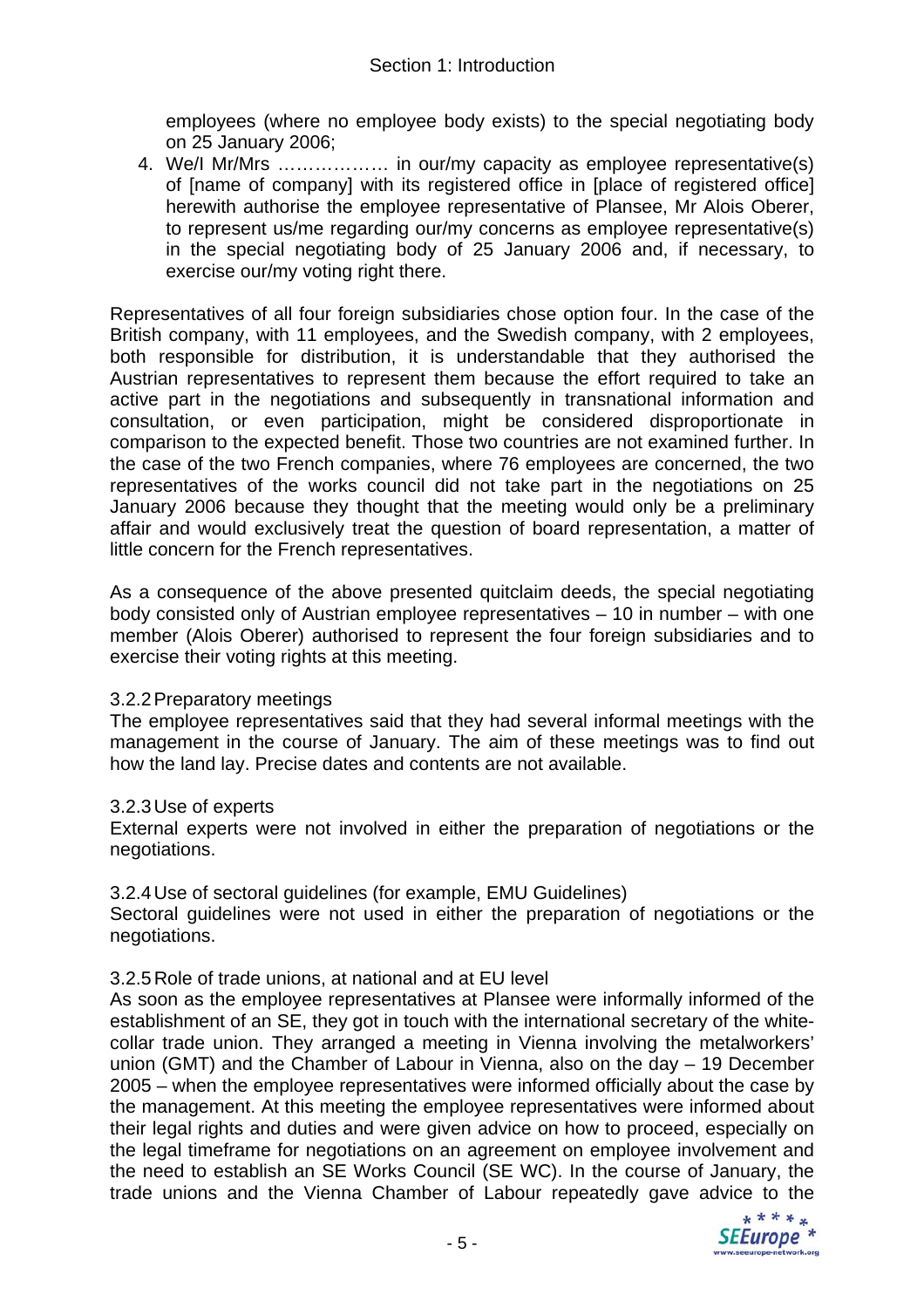employee representatives at the company by phone and even drafted an agreement by the beginning of February, by which time the Plansee agreement had already been signed, however. The national trade unions and the Chamber of Labour were not involved in the negotiations themselves.

According to the trade union, it was planned to involve the European Metalworkers' Federation (EMF) as well. However, when the representative of the metalworkers' union had the opportunity to inform the EMF officially, everything was already done.

#### **3.3 Negotiations**

Official negotiations took place on 30 January 2006. There was no other negotiating round.

#### 3.3.1 Company proposals

The management itself was either present, three in number, or represented by the manager responsible for finance and controlling. When informing the employee representatives about the conversion plan in December, the management also proposed an agreement on employee involvement. The proposal is structured in seven sections, summarised as follows:

#### 1. Initial position

The management board of Plansee GmbH has decided to transform the company into Plansee SE. The motive behind this transformation is to have a one-tier structure in all three divisions. Two of them, Ceratizit and PMG, already have a one-tier structure. In Austria, it is not possible to opt for the one-tier structure, except with the SE.

2. Companies concerned

The agreement covers Plansee SE itself, as well as subsidiaries that have their registered office within the EU or EEA. Those subsidiaries are: Plansee Metall GmbH (Austria), Cime Bocuze SA (France), Société Plansee SARL (France), Plansee Metals (UK) and Plansee Nordic AB (Sweden). If Plansee GmbH (Germany) becomes a subsidiary again in the future the agreement will also cover it, without undergoing significant structural change.

3. Maintenance of existing employee involvement

All existing rights regarding information, consultation and participation shall be maintained after the conversion into Plansee SE. Involvement rights existing in Plansee GmbH and affected subsidiaries granted by national legislation are not touched by this agreement and shall be maintained.

#### 4. Considerable structural changes

The agreement shall also apply in the case of considerable structural changes, even if the number of employees in Plansee SE or any one of the subsidiaries changes to a great extent. Considerable structural changes refers to transfer of seat, change of corporate governance structure, closure of Plansee SE, cutbacks (concerning more than 30% of the employees) or transfer of companies or plants within the EU to other countries, merger of companies or plants of Plansee SE as long as they employ more than 500 people, as well as the acquisition of shares in other companies by Plansee SE, insofar as they have a considerable impact on the structure of Plansee SE (at least 500

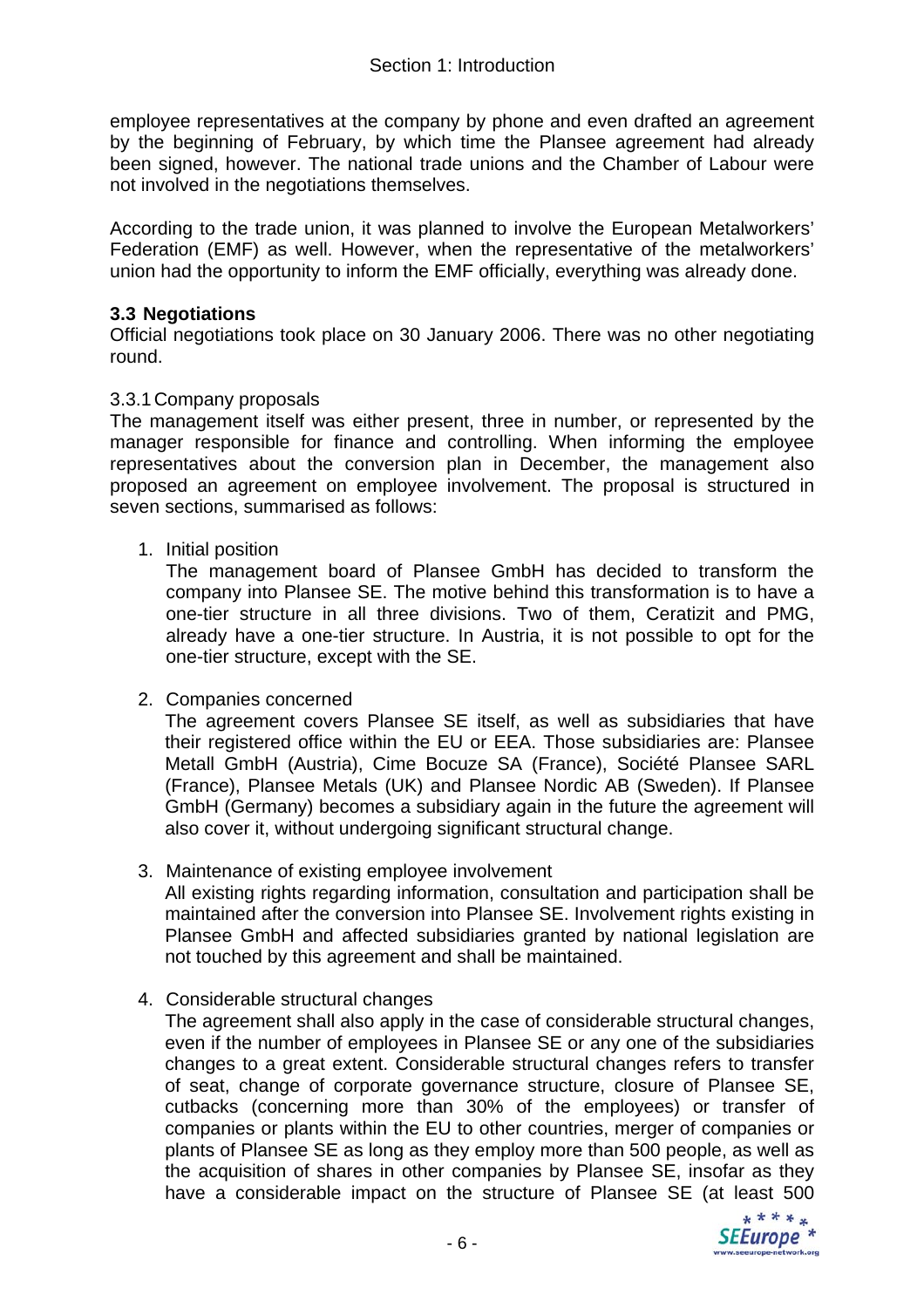employees producing at least 30% of the turnover), as well as a considerable change in the number of employees in the group. If Plansee SE invests in further subsidiaries and exercises a dominant influence over them, then they are regarded as affected subsidiaries within the meaning of point 2. In case of a structural change that affects employee involvement, the board of directors has to invoke the SNB on its own initiative, at the written request of 30% of the employees or at the written request of a body representing at least 30% of the employees. If the SNB is invoked and the constituting meeting was more than 5 years ago; or if a body representing the employees asks for it; or the majority of a subsidiary's workforce that waived their participation in the first constituted SNB asks for it; or the composition of the workforce has changed in a way that has implications for the composition of the SNB; then the SNB has to be constituted anew.

5. Participation

Participation rights granted beforehand will remain in force after conversion into Plansee SE. The quota of employee representatives on the board of directors shall remain in accordance with the Austrian one-third participation ('*Drittelbeteiligung*') provided by the Austrian Labour Constitution Act, with the adjustment that for the number of employee representatives it is not the number of members of the supervisory board elected by the annual general meeting that is decisive but the number of members of the board of directors elected by the annual general meeting. The principle of one-third participation is also applicable to committees of the board of directors, except those dealing with issues regarding the relationship between the company and the executive directors.

6. Expenses

All expenses related to the fulfilment of this agreement shall be covered by the company, within reason.

7. Period of validity

The agreement becomes effective simultaneously with the registration of Plansee SE and is valid for ten years in the first instance. It shall be extended automatically by four years if it is not terminated by the board of directors of Plansee SE or by employee representatives representing at least 10% of the employees of the group in writing six months prior to the end of the first period of validity. Then the SNB has to be invoked by the board of directors to negotiate a new agreement with the management. If no agreement is reached, then the standard rules shall apply. If this agreement is terminated by either party, it shall remain in force until a new agreement is reached or negotiations fail.

#### 3.3.2 Employee representatives' response

The employee representatives were not happy with the management's proposal because it did not provide for an SE WC. Consequently, they tried to negotiate it into the agreement. However, very soon it became clear to the employee representatives that the management would not negotiate for six months, as provided by the legislation, but would rather stop the process of conversion and leave everything as it was. It also soon became clear to the employee representatives that the management would under no circumstances accept the establishment of an SE WC

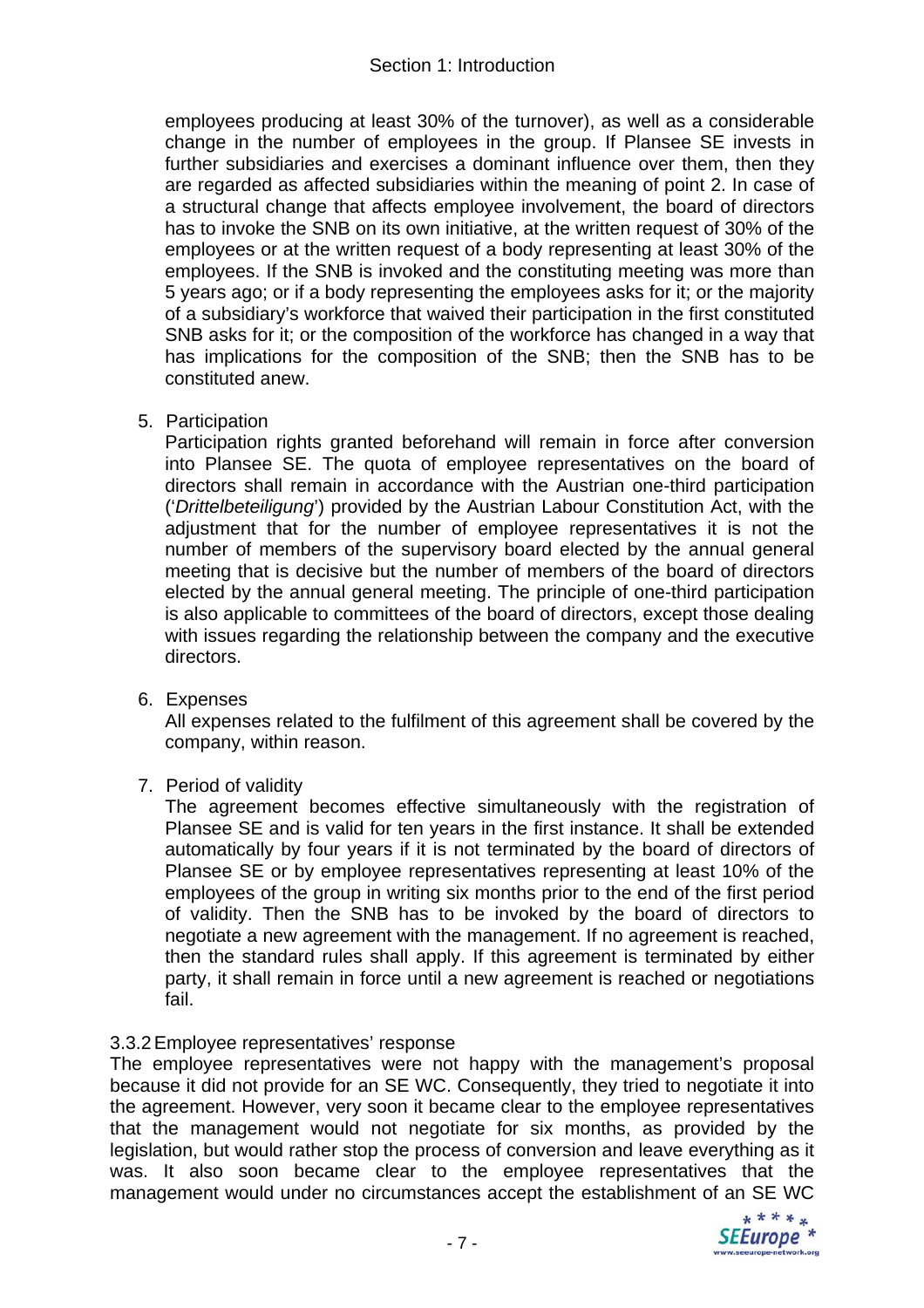at that point in time, that is, when the transformation was taking place. Consequently they aimed to reach a compromise that would give them – the Austrian works council – the right to establish an SE WC later on without needing the support of employee representatives in other subsidiaries and without needing to negotiate it.

#### 3.3.3 Main points of agreement

Agreement could be reached without any changes in the following sections: initial position, companies concerned, maintenance of existing employee involvement, expenses, period of validity.

#### 3.3.4 Main points of disagreement

The major issue of disagreement concerned the establishment of an SE WC, which the company did not want at all and which the employee representatives did not want to waive.

#### 3.3.5 Settlements

In the end the management's highly-motivated time schedule strengthened the position of the employee representatives in the negotiations because the management wanted to complete the transformation in mid February 2006 at the latest. In addition, it seemed that the management had reviewed the employee representatives' demands for an SE WC again and, according to the employee representatives, it was suddenly no longer a problem to add an appropriate section to the agreement. However, the establishment of the SE WC at the date of transformation was still not acceptable to the management. Nevertheless, a 'sleeping' SE WC, as the employee representatives call it themselves, was agreeable to both parties. The name is related to the possibility that a body representing at least 1,000 employees can establish an SE WC anytime without having to negotiate establishment or needing support from other subsidiaries. Every body representing at least 150 employees will be a full member, and every body representing at least 50 employees will be invited to meetings as a guest. Practically this means that the Austrian group works council can establish an SE WC at any time. However, only the Austrian group works council can do this.

Below we present the modifications of the management's proposal – that is, important modifications of two sections and the creation of one more section – in greater detail:

4. Considerable structural changes

The limitation that only cutbacks of more than 30% of the employees were considered as considerable structural changes was deleted. In addition, the limitation that only changes that concern at least 500 employees who produce at least 30% of the turnover of Plansee SE are considered as having a considerable impact on the structure of Plansee SE was deleted. In addition, the threshold of employees or a body representing employees was reduced to 10%.

5. Participation

This section was amended in respect of the appointment of employee board members. It is stated that until an SE WC is established the works council of Plansee/Ceratizit shall appoint members to the board. When an SE WC is

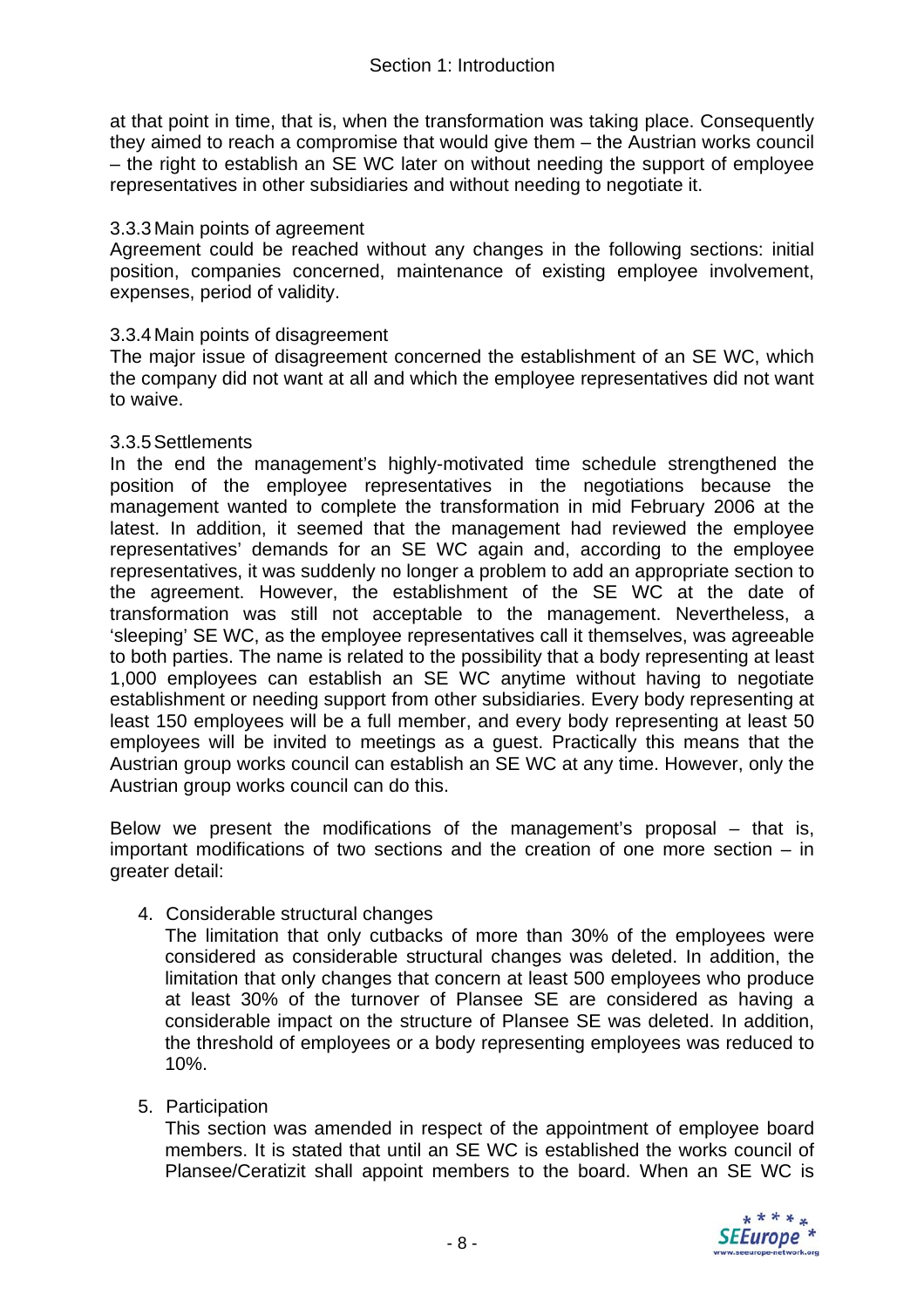established, it shall appoint the employee board members with a two-thirds majority.

6. SE Works Council This section was added (see below for details).

SEEurope<sup>\*\*</sup>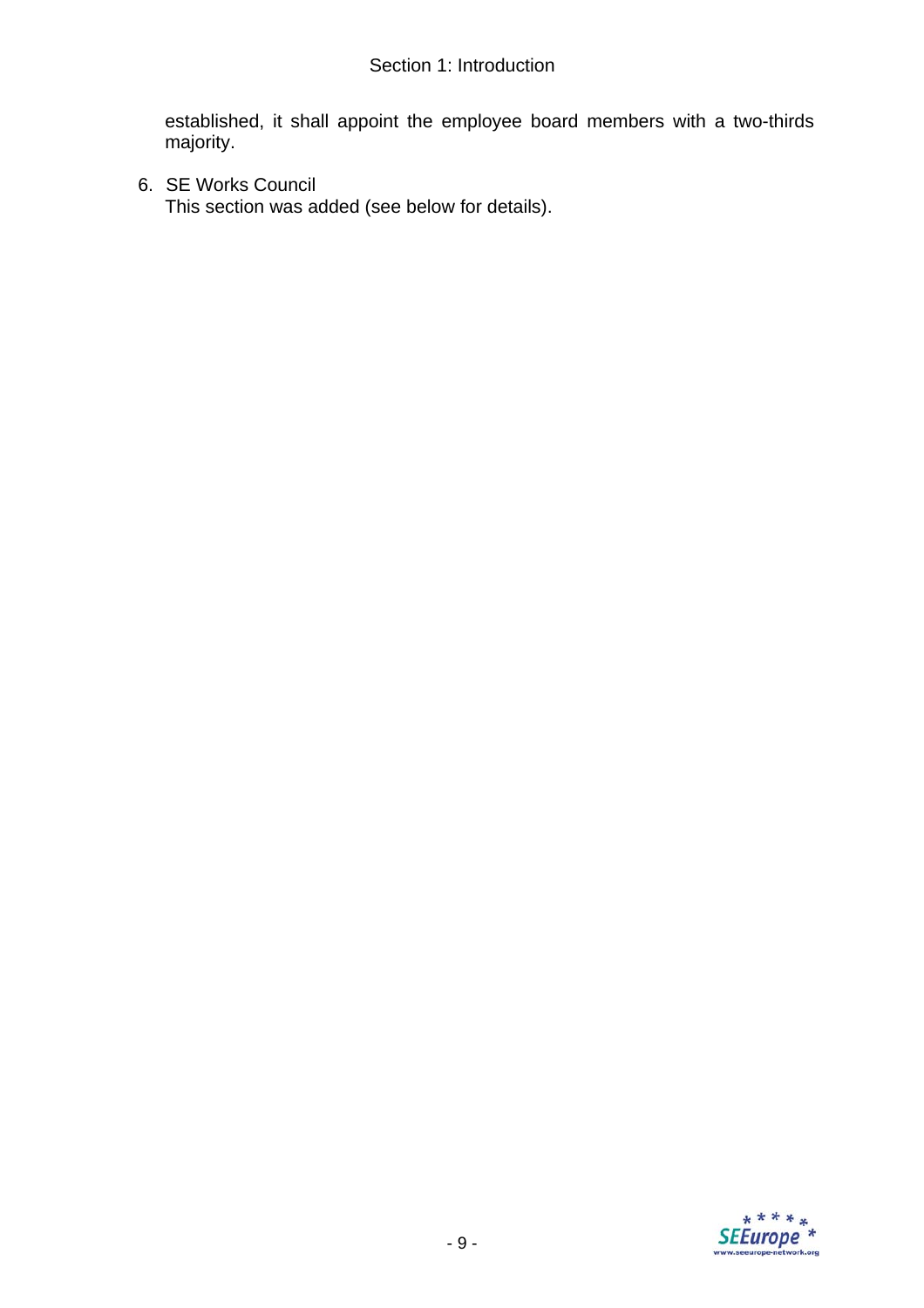### **4 Contents of the agreement**

The agreement on the involvement of employees in Plansee SE was signed on 30 January 2006. The final agreement is structured in eight sections, summarised below:

1. Initial position

The management board of Plansee GmbH has decided to transform the company into Plansee SE. The motive of this transformation is to have a onetier structure in all three business units. Two of them, Ceratizit and PMG, already have a one-tier structure. In Austria, it is not possible to opt for the one-tier structure, except with the SE.

2. Companies concerned

The agreement covers Plansee SE itself, as well as subsidiaries that have their registered office within the EU or EEA. Those subsidiaries are: Plansee Metall GmbH (Austria), Cime Bocuze SA (France), Société Plansee SARL (France), Plansee Metals (UK) and Plansee Nordic AB (Sweden). In case Plansee GmbH (Germany) becomes a subsidiary again, the agreement will also include it, without bringing about a considerable structural change.

3. Maintenance of existing employee involvement

All existing rights regarding information, consultation and participation shall be maintained after conversion into Plansee SE. Involvement rights existing in Plansee GmbH and affected subsidiaries that are granted by national legislation are not touched by this agreement and shall be maintained.

4. Considerable structural changes

The agreement shall apply also in the case of considerable structural changes, even if the number of employees in Plansee SE or any one of the subsidiaries changes to a great extent. 'Considerable structural changes' refers to transfer of seat, change of corporate governance structure, closure of Plansee SE, cutbacks or transfer of companies or plants within the EU to other countries, merger of companies or plants of Plansee SE as long as they employ more than 500 people, as well as the acquisition of shares of other companies by Plansee SE, insofar as they have a considerable impact on the structure of Plansee SE, as well as the number of employees in the group. If Plansee SE invests in further subsidiaries and exercises a dominant influence over them, then they are seen as affected subsidiaries within the meaning of point 2. In case of a structural change that affects employee involvement, the board of directors has to invoke the SNB on its own initiative; at the written request of 10% of the employees; or at the written request of a body representing at least 10% of the employees. If the SNB is invoked and the constituting meeting was more than 5 years ago; or if a body representing employees asks for it; if the majority of a subsidiary's workforce that waived their participation in the first constituted SNB demands it; or if the composition of the workforce changes in a way that changes the composition of the SNB, then the SNB has to be constituted anew.

5. Participation

Existing participation rights will remain in force after conversion into Plansee SE. As long as no SE WC is established, the employee members of the board

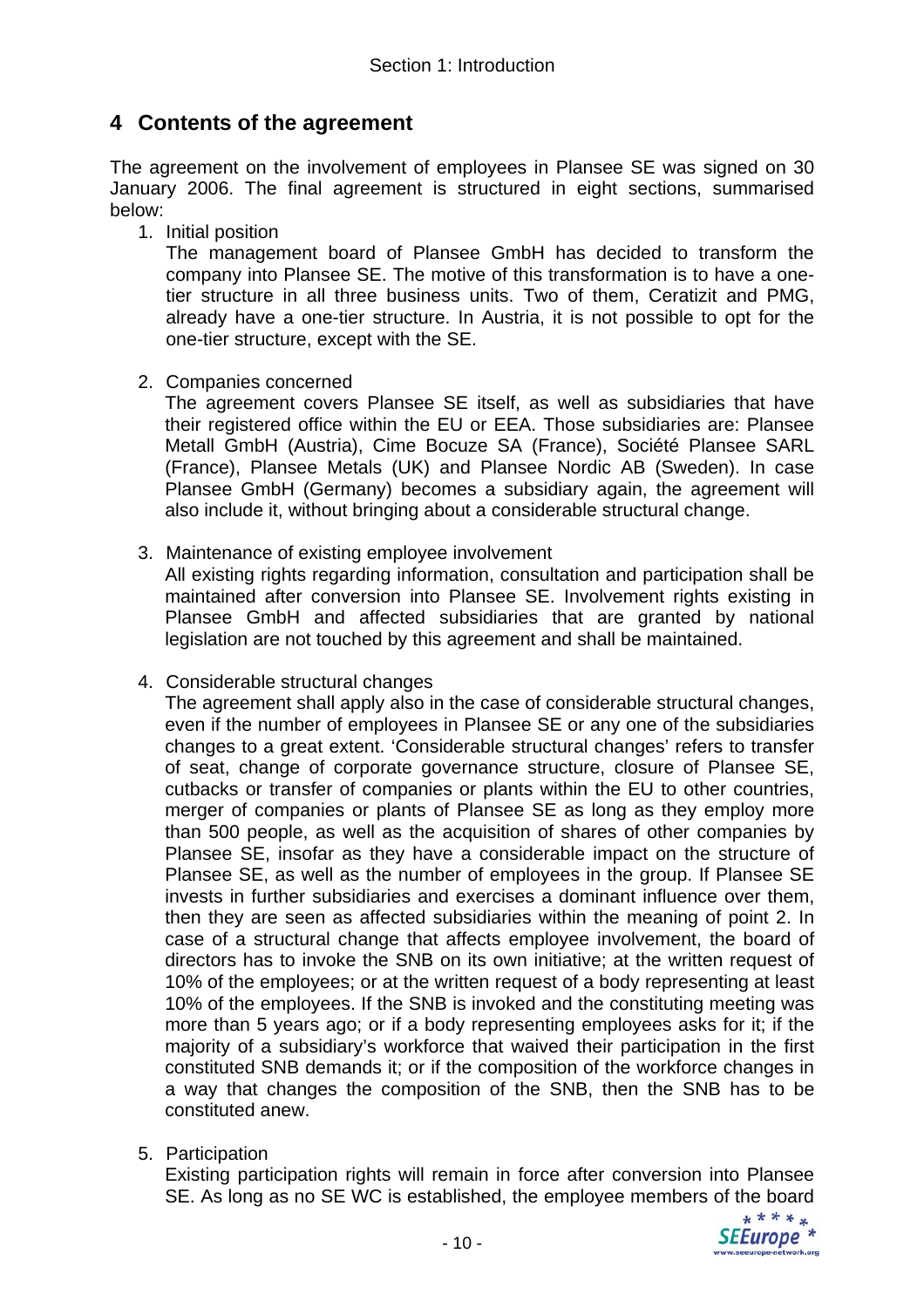#### Section 1: Introduction

of directors shall be appointed by the Austrian works council. The quota of employee representatives on the board of directors shall remain in accordance with the one-third participation provided by the Austrian Labour Constitution Act, with the adjustment that, for the number of employee representatives, it is not the number of supervisory board members elected by the annual general meeting that is decisive but the number of members of the board of directors elected by the annual general meeting. The principle of one-third participation is also applicable to committees of the board of directors, except those dealing with issues regarding the relationship between the company and the executive directors.

6. SE Works Council

An SE WC is established when a body representing more than 1,000 employees demands it. If an SE WC is established, only bodies representing more than 150 employees are entitled to appoint a member to the SE WC. The SE WC has the right to invite employee representatives as guests to meetings who are not represented on the SE WC and who represent at least 50 employees.

7. Expenses

All expenses related to the fulfilment of this agreement shall be covered by the company, within reason.

8. Period of validity

The agreement shall come into force simultaneously with the registration of Plansee SE and shall be valid for ten years in the first instance. It shall be extended automatically by four years, if it is not terminated by the board of directors of Plansee SE or by employee representatives representing at least 10% of the employees of the group in writing six months prior to the end of the first period of validity. Then the SNB has to be invoked by the board of directors to negotiate a new agreement with the management. If there is no agreement, then the standard rules shall apply. If this agreement is terminated by either party, it shall remain in force until a new agreement is reached or negotiations fail.

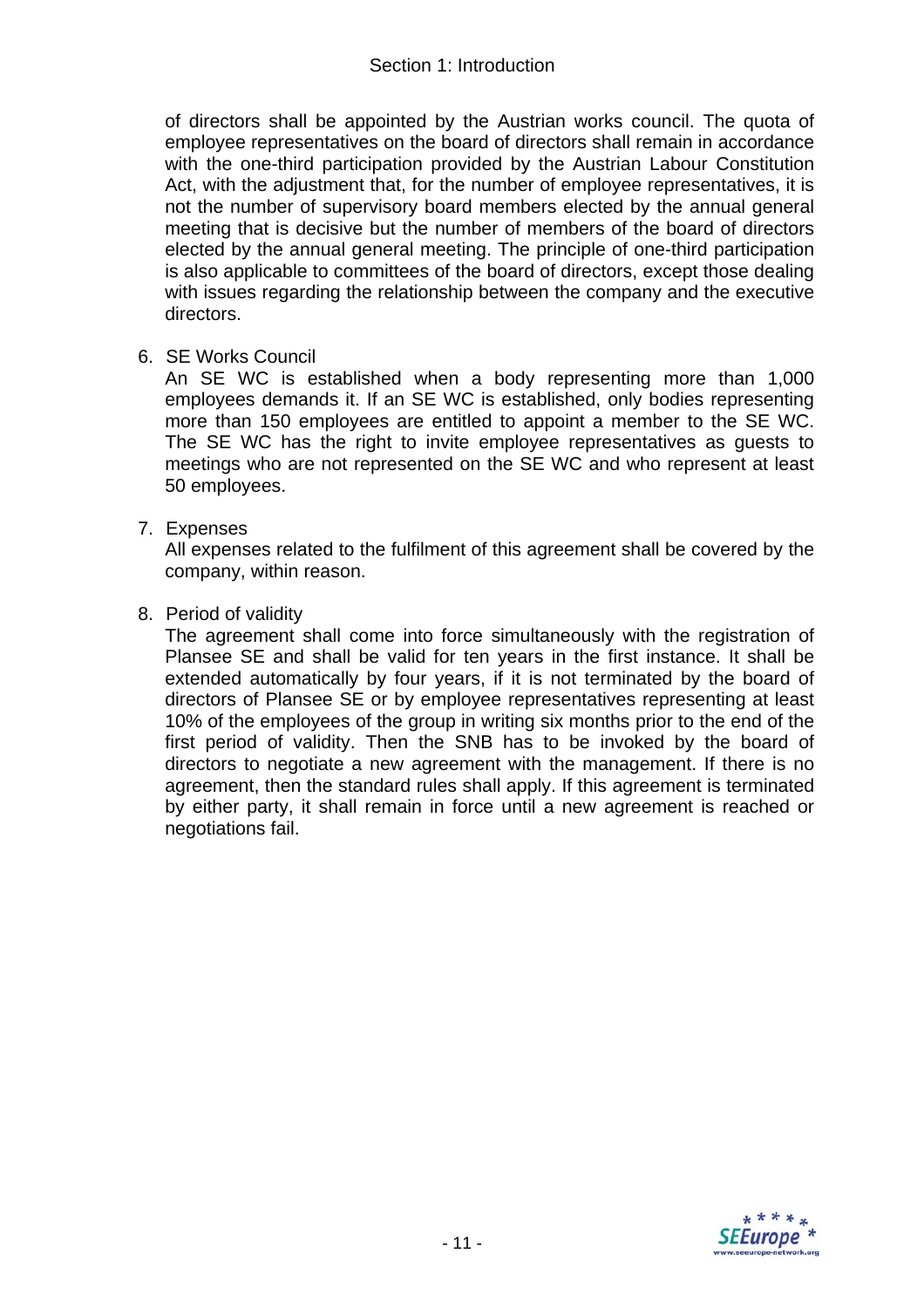### **5 Employee involvement before and after transformation**

#### **5.1 Registered under which national legislation?**

The Plansee SE was established under Austrian law.

#### **5.2 Existing national information, consultation and participation rights**

#### 5.2.1 Austrian works councils

Employees in Austria are represented by works councils at plant level. According to the group works council, the works council structure chosen at Reutte (Austria) is illegal and the solution agreed with the management is not provided for by law. The Austrian Labour Constitution Act provides for a works council at any site, but not for a single body if there are several sites at the same location. In this company, the works council agreed with the management on the establishment of a single works council for all three sites at Reutte for efficiency reasons. In Reutte, there are in total 25 works council members, of whom 14 represent blue-collar and 11 represent whitecollar workers. In Austria, works councils and trade unions are legally separate from each other, but in practice most works council members are members of a trade union. In this company, the metalworkers' trade union (GMT) and the white-collar workers' trade union (GPA) are involved.

The group works council, consisting of six members, is also not completely in accordance with the law, but it was agreed between the works councils in the two locations – Reutte and Liezen (Austria) – that it is more favourable to the works council at the plant in Liezen, which appoints two members, due to agreement between the works council members in Reutte and Liezen. The works councils nominate members to the supervisory board, but the group works council appoints them. In Austria, the group works council is entitled to appoint one-third of the members of the supervisory board of joint-stock companies and, under certain circumstances, also of the supervisory board of private limited companies. In the case of Plansee, two out of six members of the supervisory board were appointed by the employees.

#### 5.2.2 France

The two French subsidiaries are Plansee SARL and Cime Bocuze SA. Plansee SARL is a commercial representation with only nine employees. There is no employee representation. Its registered office has recently moved from Pontoise (Paris region) to Saint Pierre en Faucigny (Haute-Savoie), where the production subsidiary Cime Bocuze SA is located.

Cime Bocuze SA, a public limited company, is a leading producer of heavy tungstenbased alloys, including ammunition for tanks and guns. It also has a research and development centre. Until 1999 it was part of the French public ammunition group GIAT, which then sold a 66% share to Plansee. GIAT still holds a minority one-third share. Cime Bocuze has 68 employees, with a high proportion of professional staff. According to French labour law, employees at establishments with more than 50 employees have the right not only to workforce delegates (*délégués du personnel*) for individual and collective grievances, but also to a works council (*comité d'entreprise*) with information and consultation rights. In the case of Cime Bocuze, the management has made use of the possibility offered to small firms with less than 200 employees to merge these two types of representation into a 'single workforce delegation'. As a former public sector firm, Cime Bocuze is traditionally unionised.

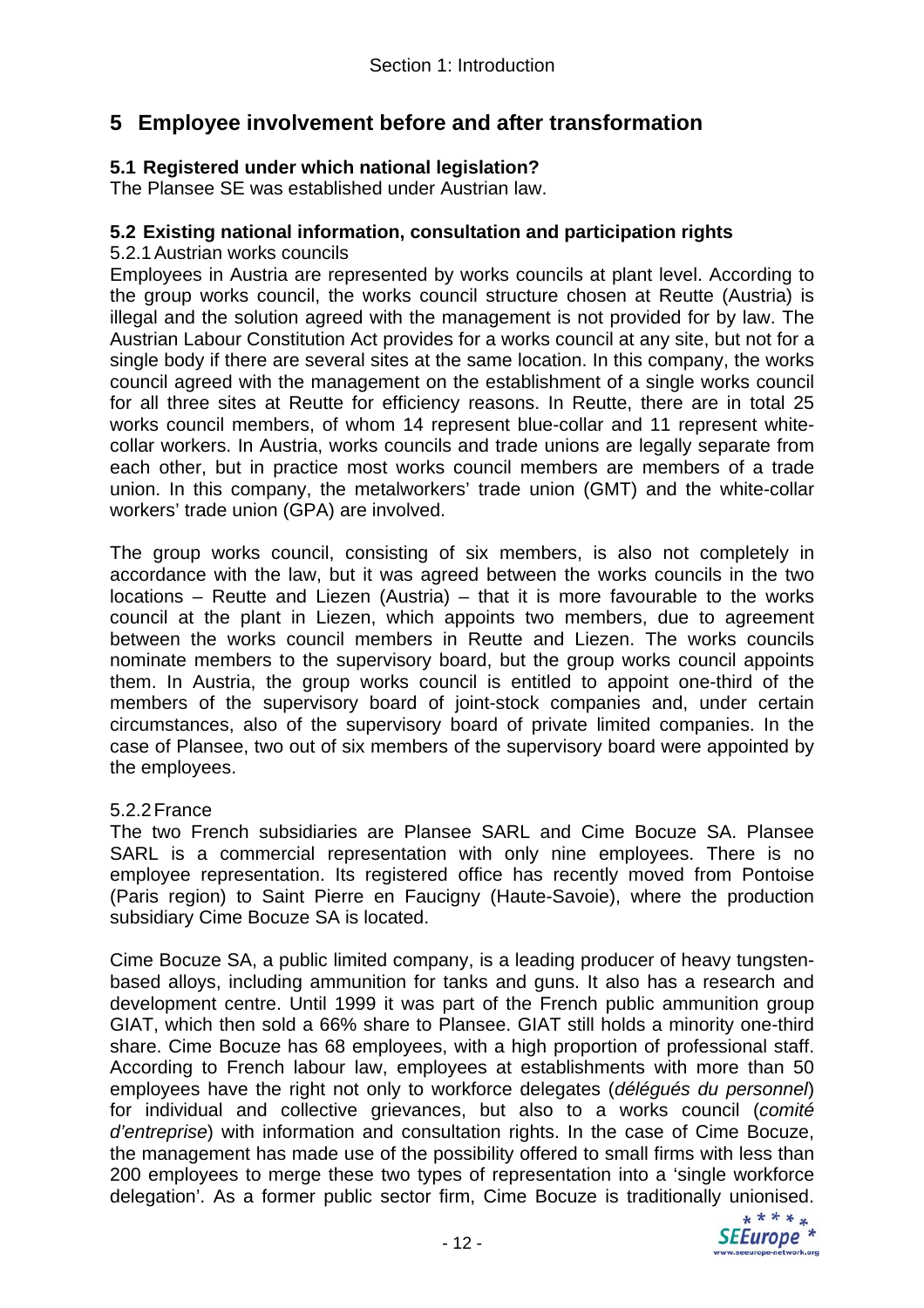The two main union confederations, CFDT and CGT, are present and each has a union delegate (*délégué syndical*) for the purpose of collective bargaining. The workforce delegates are elected on union lists. The CFDT won the majority in these elections, the CGT has the majority in the first electoral body (blue- and white-collar workers), whereas the CFDT has the majority in the second (professional and managerial staff, engineers, and so on). The CFDT union delegate, Mme Ghislaine Charney, was elected secretary of the works council. According to French law, the works council delegates two representatives to the board of administrators (*conseil d'administration*), where they have only a consultative voice. Mme Charney was elected representative of the professional and managerial staff and a CGT unionist representative of blue- and white-collar workers.

#### **5.3 Existing transnational information/consultation rights**

Before the establishment of the SE, no official transnational information and consultation procedures were in place. Actually, the Plansee Holding AG has as yet not established an EWC in any of the three divisions: Plansee AG, Ceratizit and PMG. On the one hand, initiatives from the works council have failed due to the unwillingness of the management which seems to be at pains to apply legal constructions that do not make it possible to establish an EWC, for example, 50:50 ownership so none of the owners has a dominant role. On the other hand, the Austrian works council members report that they have failed because colleagues in other European countries have not supported their initiatives. This is especially true of the two divisions that have their seat in Luxembourg. As a consequence, employee representatives there would have to ask officially for the establishment of an EWC. So far, it seems the establishment of an EWC has not been in their interest, although they are among the smaller parts of the divisions and so would benefit most from the establishment of an EWC. As a result of this failure to establish an EWC in the other two business units, it was not particularly surprising that the management did not want to establish an SE WC when transforming Plansee AG into Plansee SE.

#### **5.4 Changes due to the transformation**

5.4.1 Information and consultation at the national level

Information and consultation, as well as collective bargaining in national establishments remains untouched by the agreement on the involvement of employees.

#### 5.4.2 Information and consultation through an SE works council

An SE works council was not established in connection with SE foundation. However, it can be established as soon as a body representing at least 1,000 employees seeks to do so. There is no need for negotiations with the management on this matter.

#### 5.4.3 Participation in the board of directors

The unitary board of Plansee SE consists of five members. As before conversion, employees are entitled to nominate one-third of the members. In this case – and according to the Austrian practice of one-third participation, which means that the number of employee representatives is always rounded up – two out of five members of the board of directors of Plansee SE are employee representatives. They are the representatives who were previously members of the supervisory board.

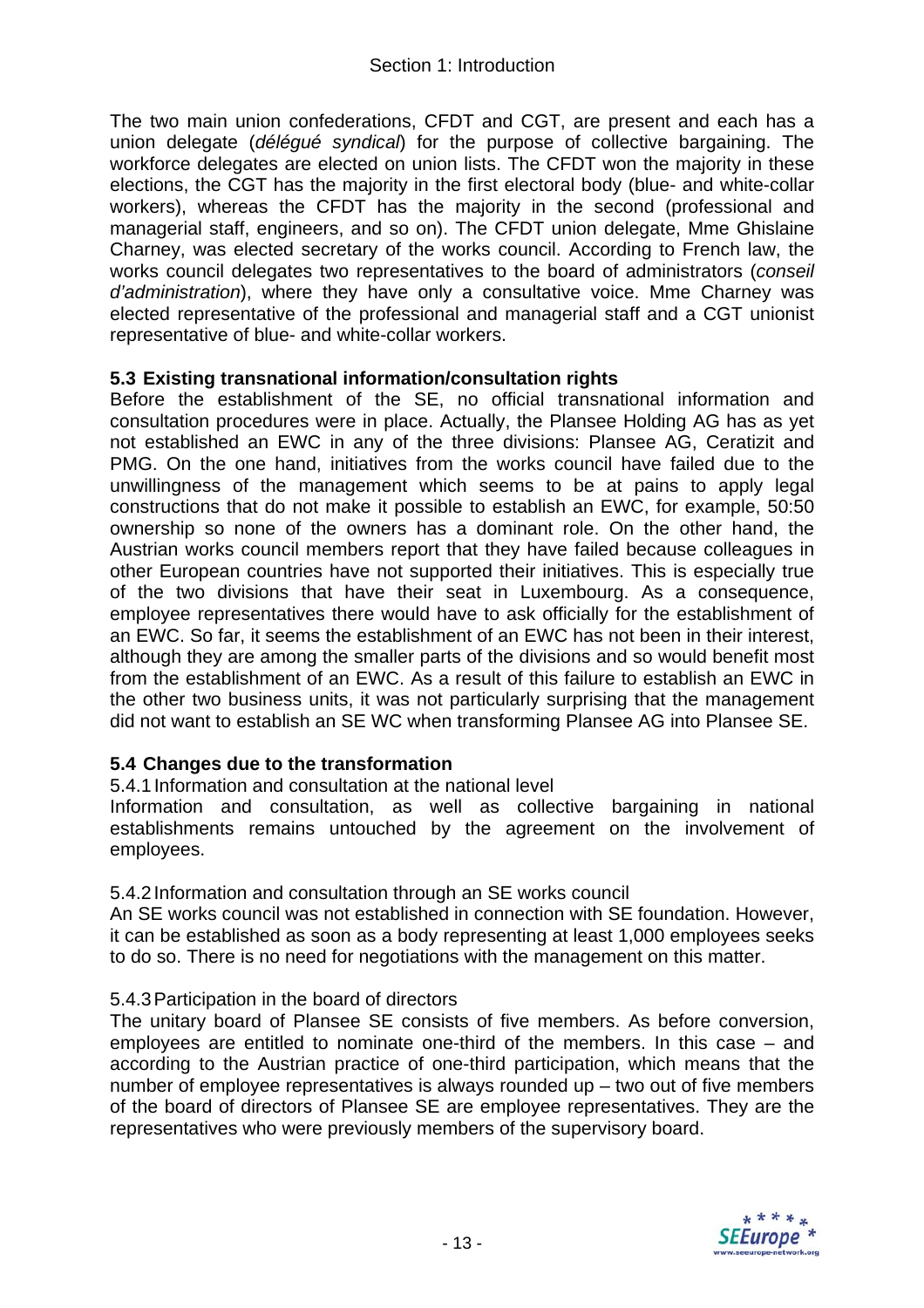#### 5.4.4 Transnational mix

The employee members of the board are all appointed by the Austrian group works council. There is no transnational mix.

#### **5.5 Mandate and input from European trade union confederations**

So far, the European trade union confederations – in this case the EMF – have not been involved, but were informed about the establishment of the SE and the content of the agreement. The two works council members said that they wished that the EMF would be more supportive in efforts to get in touch with employee representatives of the same group in other countries in due time, especially when it is difficult to contact them directly due to language difficulties.

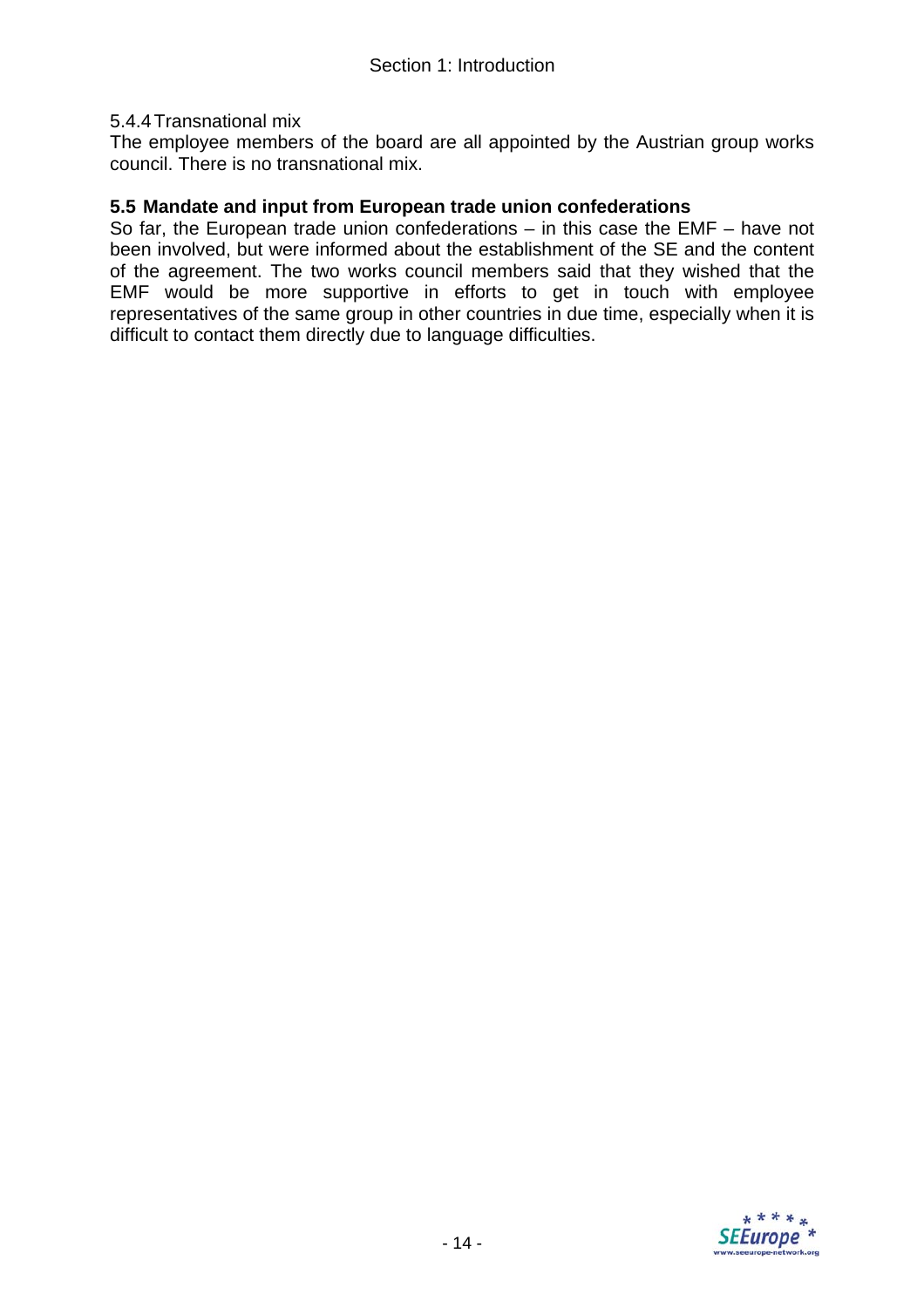### **6 Quality of the new structure**

#### **6.1 Employee board directors**

Both employee members of the board report that they have had difficulty adjusting to their new role. Both are aware of their increasing responsibility, as well as their involvement in daily business and their increasing financial liability. Alois Oberer said that he asks himself every day whether he really wants to have all of these responsibilities, 'some of them, sure, but all of them?' Additionally, the frequency of meetings increased from four to six per year, which is perceived as a burden for the full-time works council members sitting on the board. The employee board members also said that it is difficult not only for them to get used to their new role, but also for the management. However, the management is not handling this issue proactively, but reactively by waiting to see what the employee representatives propose. Consequently, the employee representatives see that it is up to them to obtain the information they are entitled to, even if this means a burden on their personal resources. Overall, both said that their standing on the board of directors had been strengthened in comparison to the supervisory board. However, it will take them some time to learn the ropes and to find out how the land lies.

Although the establishment of an SE WC could not be achieved, the employee representatives are content with the agreement.

#### **6.2 Management**

No information is available because the management was not prepared to give an interview.

#### **6.3 Trade unions**

The international secretaries of the trade unions are both sorry that an SE WC could not be established, but added that it cannot be seen as a failure of negotiations in this particular case. Looking at the company, with 94% of the workforce in Austria, the agreement reached is satisfactory. Both said that they are convinced that the employee representatives acted in the best interests of the employees.

#### **6.4 Other stakeholders**

The representative from the Vienna Chamber of Labour is convinced that the employee representatives in the company were very well informed and knew exactly what they were doing. Certainly, the final agreement did not come about by accident; the employee representatives knew their limits and came to an agreement with the management on that basis. There is nothing wrong with the agreement, especially with one-third participation in a one-tier corporate governance structure, even if it does not look very European at first sight.

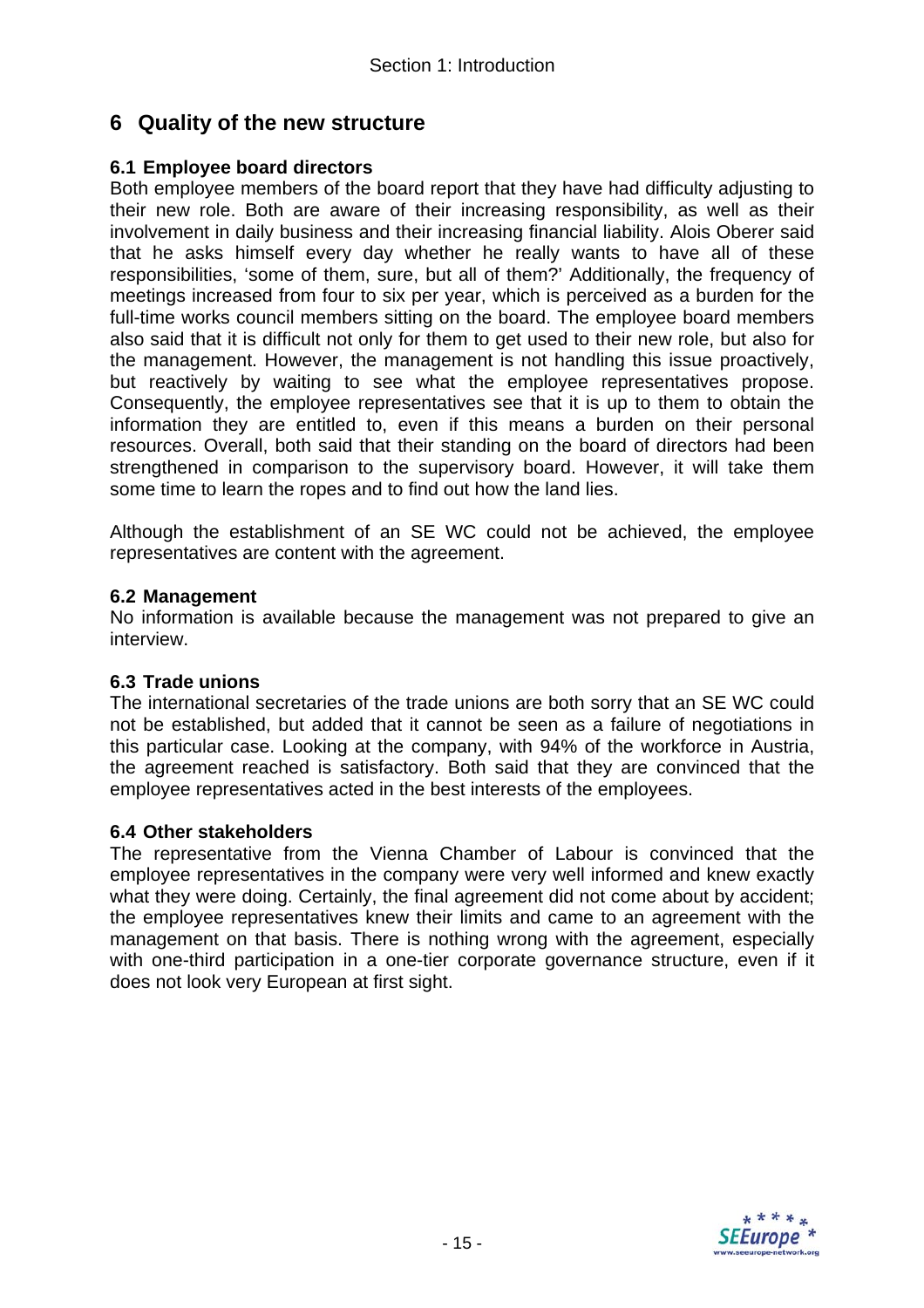### **7 Analysis**

At first sight, it is striking that an SE WC has not been established, but participation in the board of directors was never on the table. As the management was not prepared to give an interview, their motives remain in the dark. For the employee representatives it was obvious that the management was not prepared to grant them any rights not already in place. Transnational information and consultation would have been one such right. In addition, it seemed at the beginning of the negotiations that the management was not fully aware of the importance of negotiations on the agreement on employee involvement and, related to that, the need to involve employees of all affected subsidiaries. However, as already mentioned, later on the management informed all entities and gave the employee representatives the opportunity to take part, to waive their rights or to pass on their voting rights to the Austrian works council.

First of all, the most obvious issue is whether the agreement is legally void. For that purpose it is important to see whether the constitution of the SNB was in accordance with the law and whether an agreement must include transnational information and consultation procedures. As all employee representatives were informed and signed a quitclaim deed, in which they authorised Alois Oberer, works council member in Reutte, to represent their interests and exercise their voting rights, it can be assumed that the SNB was constituted in accordance with the law, even if it consisted only of members from Austria. In fact, employee representatives cannot be forced to take part personally in negotiations. However, one remark must be made regarding the quitclaim deeds. It is obvious that the dates for the first meeting of the SNB in the quitclaim deeds, 25 January 2006, and the actual date of the constituting meeting of the SNB and signing the final agreement, 30 January 2006, differ. This discrepancy is clumsy to say the least and might even constitute grounds for the employee representatives authorising Alois Oberer with their representation to claim the agreement null and void, especially given that they did not take part in the negotiations on 25 January due to their tight schedule, though they might have been available on 30 January. Nevertheless it is not known whether such endeavours are seriously being considered by any of the foreign employee representatives currently.

Besides the properly constituted SNB, the question of the legal validity of the agreement concerns whether all components mentioned in SE/DI Art. 4 Para. 2 must be contents of an agreement or if the autonomy of the parties has priority. According to the group of experts (Group of Experts 'SE', 2003), the autonomy of the parties is absolute. Consequently, the list given in SE/DI Art. 4 Para. 2 can be seen only as 'purely indicative and does not limit at all the possibility for the parties, either to ignore some of these elements validly, or to add others' (Group of Experts 'SE', 2003:112). Furthermore, it is open who would have the right to bring a claim against the agreement. The parties agreed in full knowledge and a judge would refer to the autonomy of the parties (Gagawczuk, 2006a).

It is doubtful that the legislator intended companies to be able to exclude information and consultation procedures from employee involvement when participation rights have been agreed. Nevertheless, an agreement without information and consultation, but with participation is valid in the case of establishing an SE by means of transformation, as long as the same rights are granted in the SE as were granted previously (SE/Di Article 4 Paragraph 4). This applies to the Plansee agreement.

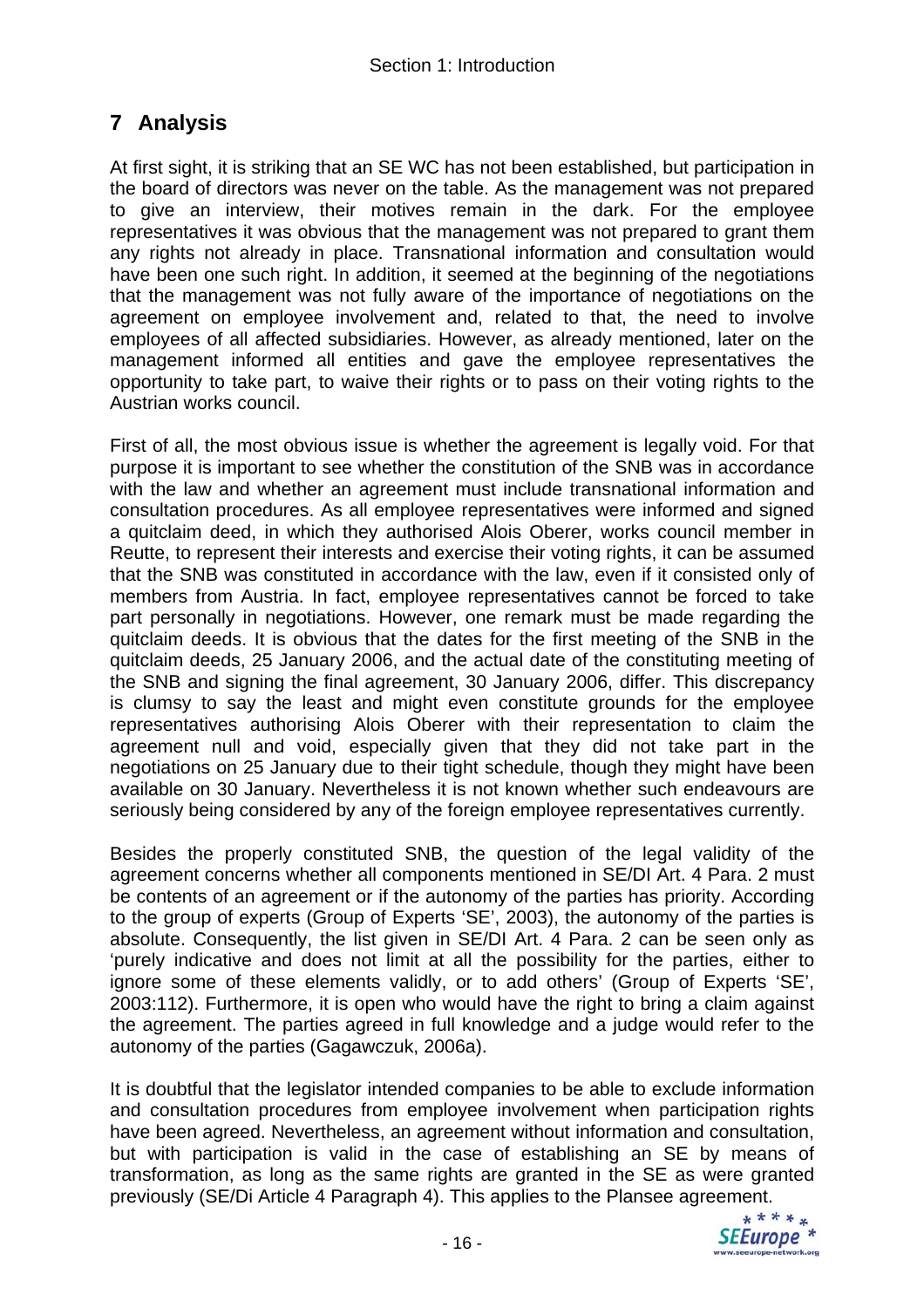Regarding the negotiations on the agreement on employee involvement, it is striking that the time frame was only one and a half months instead of the 6 months laid down in the law. This time pressure from the management's side seemed to be disadvantageous for the employee representatives, but turned out to benefit them in the end because the management wanted to realise the transformation as soon as possible in order to start as an SE with the new business year. By compromising with the management on the tight schedule of the transformation, it was easier to reach agreement on other issues, such as the 'sleeping' SE WC. However, the trade unions and the Vienna Chamber of Labour expressed their unhappiness with the tight schedule. All three representatives interviewed said they wished they had been involved earlier in the process, so they could have directly influenced the outcome of negotiations and supported the employee representatives, as well as involving the EMF. They all mentioned their concerns about another Strabag.<sup>1</sup> Overall, the trade unions and the Vienna Chamber of Labour are not happy with the resulting agreement, but accept it with regard to the particular configuration of Plansee SE and stress the one-third participation on the board of directors.

As regards the agreement, the question is whether it can be considered 'European' in every dimension. At the first sight, this agreement on employee involvement cannot be considered European at all due given the Austrian works council's sole right to appoint members of the board and the fact that only a body representing at least 1,000 employees – in practice, only the Austrian works council – has the right to establish an SE WC. In the case of structural changes, only a body representing at least 10% of employees can ask to recommence negotiations, meaning that again foreign subsidiaries cannot act without the support of the Austrian works council. Especially given the configuration of Plansee SE it stands to reason that the thresholds could have been chosen differently in order to give foreign subsidiaries a chance of having a say on their own initiative. Nevertheless, this question of not being particularly European should not be exaggerated. In fact, 94% of employees are located in Austria and the three foreign subsidiaries did not want to take part in the negotiations themselves, but authorised Alois Oberer to represent their interests. This might be seen as an indication that they were not interested in transnational interest representation within the company at all, but also as indicating a trusting relationship between the Austrian works council and the foreign subsidiaries.

Has the Austrian works council in fact represented the workers of foreign subsidiaries? One indication of acceptance of this responsibility for the workforce of the foreign subsidiaries is the fact that the works council arranged with the management that the agreement signed on 30 January 2006 had to be translated and sent to the foreign subsidiaries. However, the agreement has not yet reached the French subsidiaries.<sup>2</sup> Unfortunately, we do not have any information on the other subsidiaries. When examining the actual outcome of the negotiations, the agreement does not look very European or very integrative because it requires the involvement of the Austrian works council in negotiations to set up an SNB or the SE WC. From the viewpoint of the Austrian works council, however, it is understandable that it

<sup>2</sup> The French employee representatives have not even been informed about the outcome of the negotiations. The CFDT delegate has decided to initiate an enquiry via her union federation and the EMF (European Metalworkers' Federation).



 $\frac{1}{1}$  Please see SE-factsheets for details on the Strabag case (http://www.seeuropenetwork.org/homepages/seeurope/secompanies.html)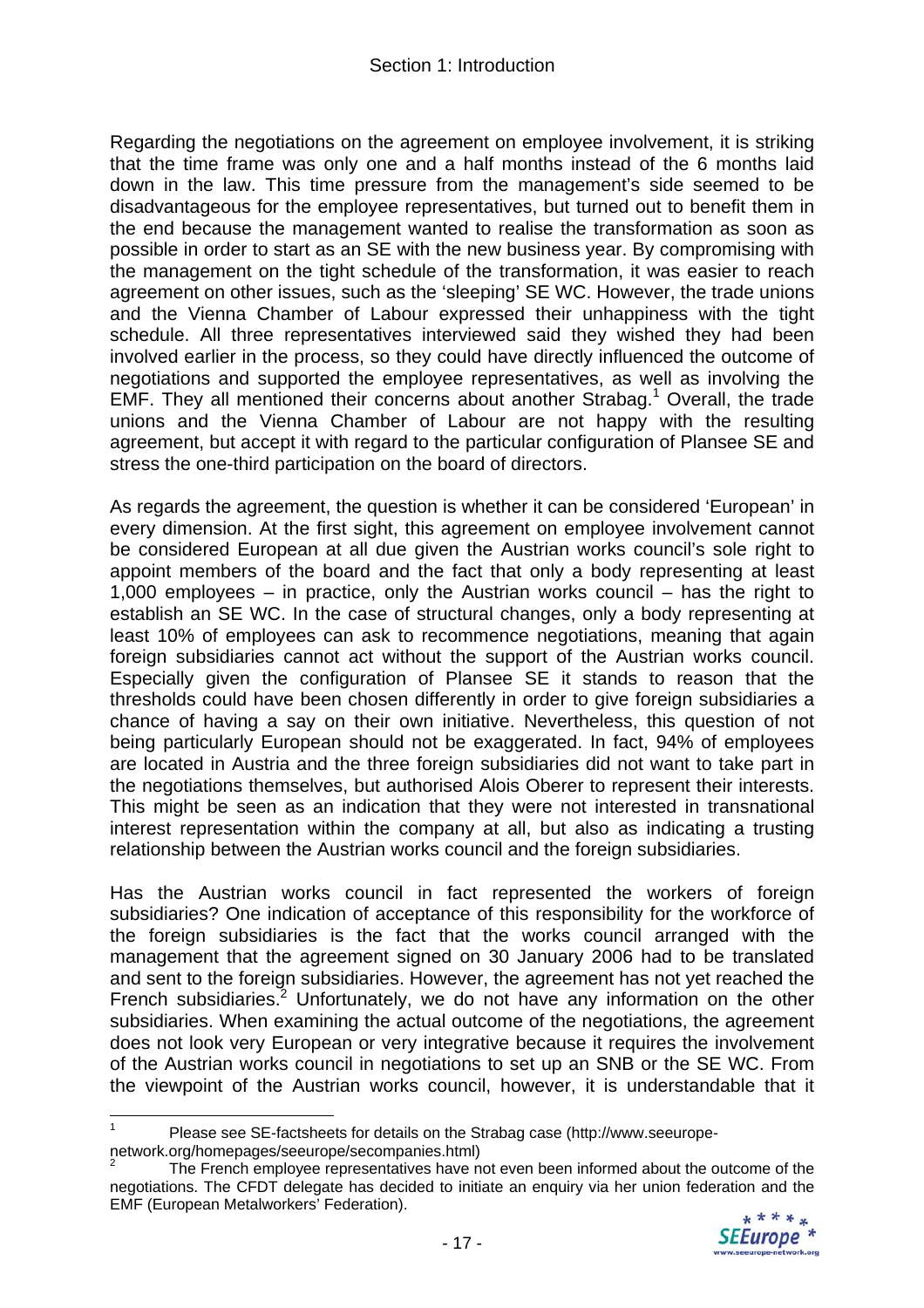agreed to create a 'sleeping' SE WC which they – and only they – can 'awaken' at any time without further negotiations, given the history of Plansee Holding AG regarding the establishment of EWCs in the other two divisions and the lack of support from employee representatives in other countries. In the interview, the Austrian works council members made it clear that the defined thresholds are not laid down to exclude their European colleagues or to protect the Austrian workforce, but to give the Austrian works council the opportunity to take the initiative at any time without requiring explicit support from employee representatives in foreign subsidiaries. However, it remains to be seen whether the Austrian works council supports the idea of transnational employee involvement.

The employee board members are aware of their strengthened role in a one-tier corporate governance structure, although it involves increased personal financial responsibility and personal effort. In fact, the employee directors have the same rights and duties as the other three directors, also regarding remuneration: the directors appointed by the shareholders do not receive any extra remuneration for their activities on the boards of directors or supervisory boards of the 62 affiliate companies, $3$  so the employee directors do not either. Overall, the main issue in relation to the working practices of the board of directors of Plansee SE is that both sides are still unfamiliar with the expanded role of the employee representatives. Reflecting the general attitude of the Plansee management, the employee representatives have to ask the right questions and demand information to which they are entitled. The management is not proactive. By and large, the employee representatives stated that the problem is not understanding the legal texts, but rather their practical implications and that they wanted a contact person familiar with employee representation within the framework of one-tier corporate governance to enable them to learn the ropes by information exchange rather than by trial and error.

1



<sup>3</sup> The management board or executive directors of a division are usually also members of the supervisory board or the board of directors of subsidiaries.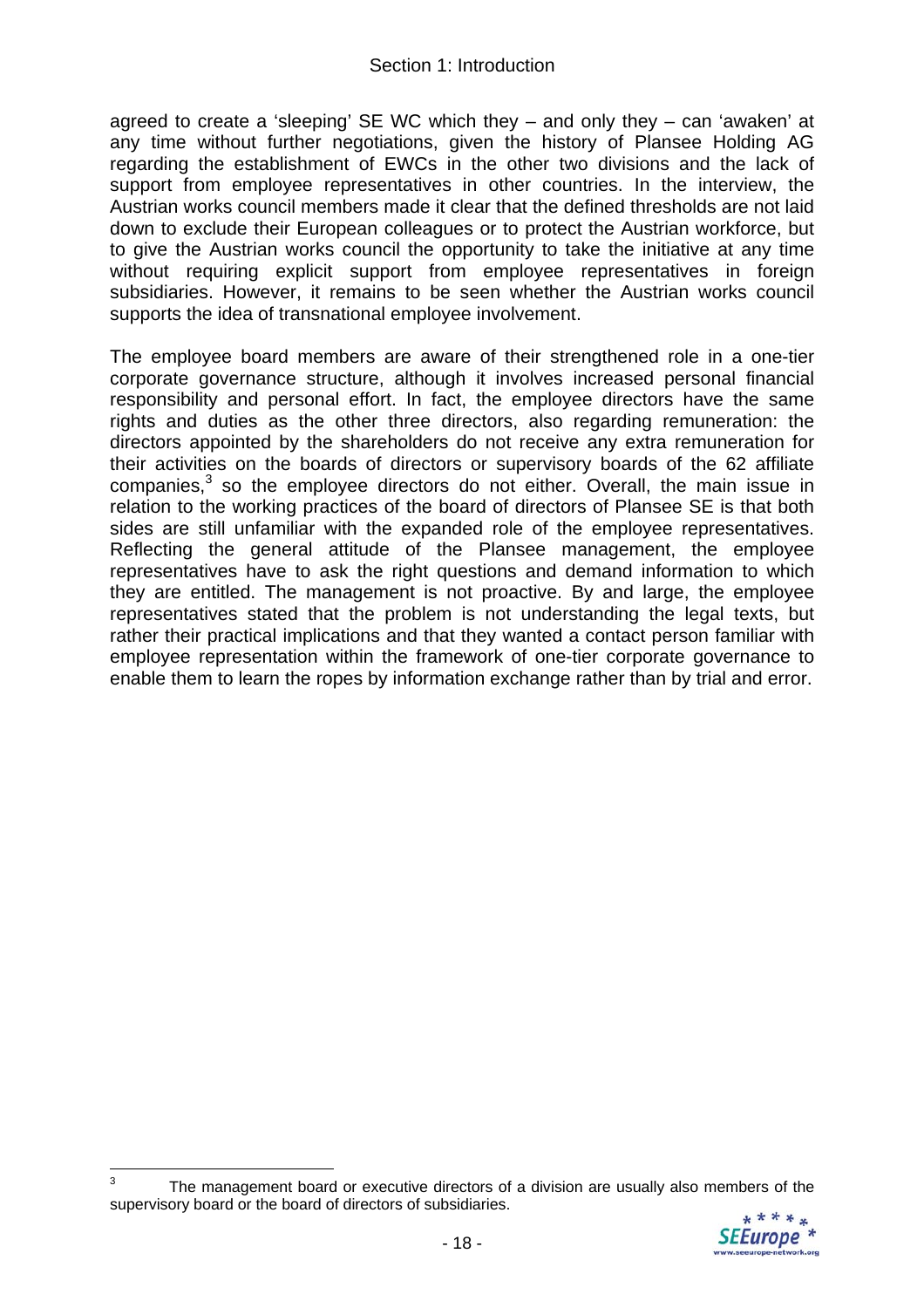### **References**

Charney, Ghislaine (2006) telephone interview with Udo Rehfeldt on 06-07-2006.

- Gagawczuk, Walter (walter.gagawczuk@akwien.at) (2006c) AW: noch mal Plansee. Personal e-mail to Sandra Schwimbersky (sandra.schwimbersky@web.de) on 07-07-2006.
- Gagawczuk, Walter (2006b) Personal interview with Sandra Schwimbersky on 29-06- 2006.
- Gagawczuk, Walter (walter.gagawczuk@akwien.at) (2006a) Plansee Fragen. Personal e-mail to Michael Stollt (mstollt@etui-rehs.org) on 06-03-2006.
- Greif, Wolfgang (2006) Personal interview with Sandra Schwimbersky on 29-06- 2006.

Group of experts 'SE' (2003) Working Paper  $N^{\circ}$  17: Content of the Agreement – Article 4 of the Directive. Available at: http://www.seeuropenetwork.org/homepages/seeurope/file\_uploads/mergedworkingpapers-en.pdf [Accessed 14 July 2006]

- Oberer, Alois and Scheiber, Christoph (2006) Personal interview with Sandra Schwimbersky on 03-07-2006.
- Oberer, Alois (alois.oberer@plansee.com) (2006) Antwort: kurze Nachfrage zum Interview. Personal e-mail to Sandra Schwimbersky (sandra.schwimbersky@web.de) on 05-07-2006.

Plansee Holding AG (2006) www.plansee.com

Plansee Holding AG (2006) Neuer Umsatzrekord zum 85. Geburtstag der Plansee-Gruppe. Press Release of 06-07-2006. Available at: http://www.plansee.com/news\_detail\_301\_DEA\_HTML.htm [Accessed 07-07-2006]

Plansee Holding AG (2006) The Plansee Group – Facts & Figures 2006.

Zöhrer, Gustav (gustav.zoehrer@gmtn.at) (2006) Antwort: AW: Antwort: WG: Plansee Interview. Personal e-mail to Sandra Schwimbersky (sandra.schwimbersky@web.de) on 06-07-2006.

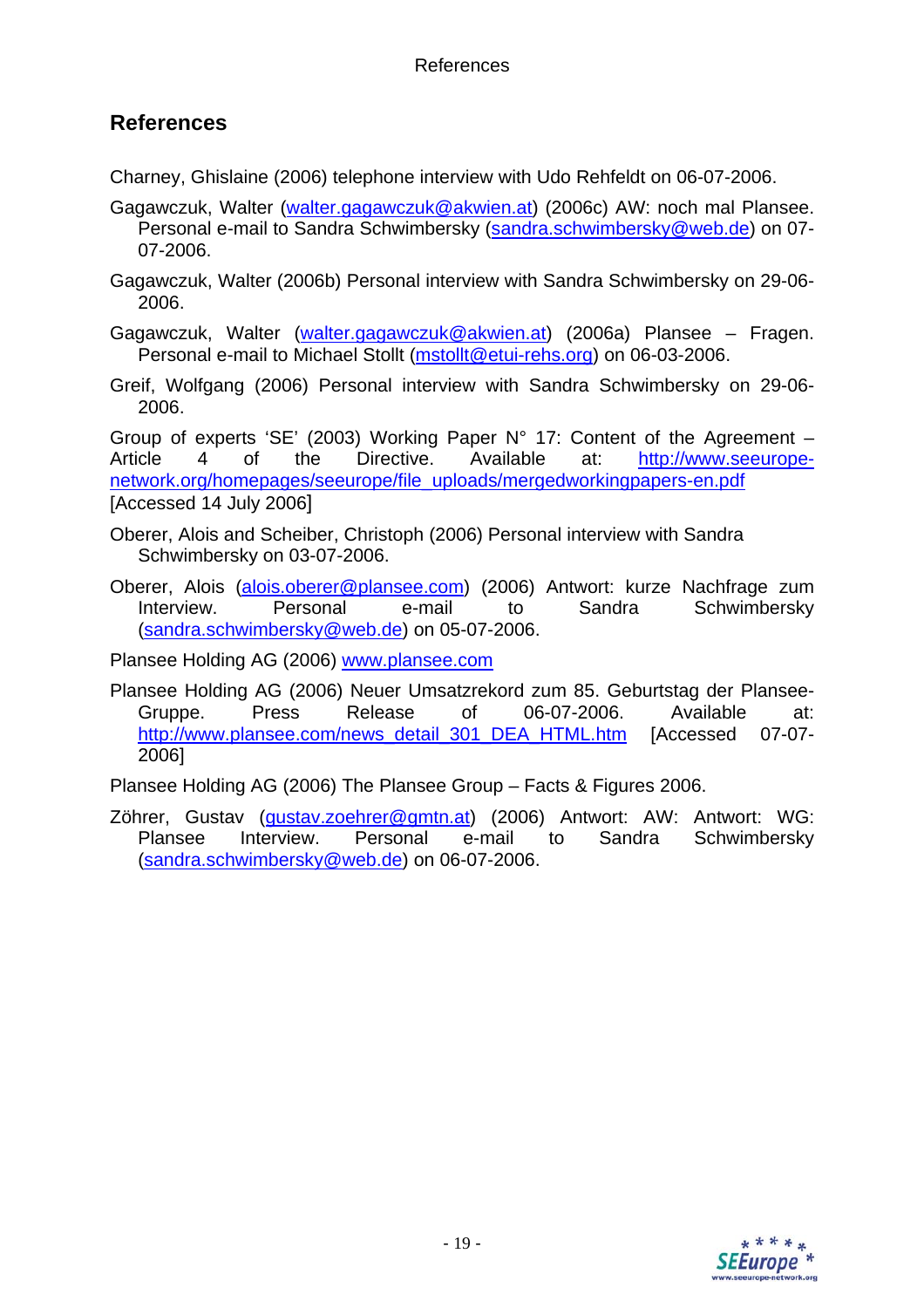# **Appendix**

# **I. Time line of events according to the reports of the people involved**

| <b>Date</b>                | <b>Event</b>                                                                                                                                                                                                                       |
|----------------------------|------------------------------------------------------------------------------------------------------------------------------------------------------------------------------------------------------------------------------------|
| January 2005               | Christoph Scheiber informs Wolfgang Greif that the<br>establishment of an SE might be an option for Plansee<br>GmbH at a GPA conference on the European Company                                                                    |
| December 2005              | Christoph Scheiber calls Wolfgang Greif and asks for support                                                                                                                                                                       |
| Around 10.12.05            | Wolfgang Greif informs Walter Gagawczuk that Plansee<br>GmbH plans to establish a SE                                                                                                                                               |
| 19.12.05                   | Meeting of Walter Gagawczuk, Wolfgang Greif, Gustav<br>Zöhrer, Alois Oberer and Christoph Scheiber at GPA Vienna                                                                                                                   |
| 19.12.05                   | board<br>informs<br>the<br>The:<br>employee<br>management<br>representatives officially about the plan to establish an SE                                                                                                          |
| January 2006               | Walter Gagawczuk gives advice to Wolfgang Greif, and twice<br>to Alois Oberer                                                                                                                                                      |
| January 2006               | Several consultations with Wolfgang Greif and Gustav Zöhrer<br>by the employee representatives                                                                                                                                     |
| Mid January 2006           | Quitclaim deeds are signed by the employee representatives<br>in the four foreign companies concerned                                                                                                                              |
| Mid January until 25.01.06 | Preparation of an agreement by Gustav Zöhrer, Wolfgang<br><b>Greif and Walter Gagawczuk</b>                                                                                                                                        |
| 25.01.06                   | According to quitclaim deeds and Gustav Zöhrer this was to<br>be the date of the constituting meeting of the SNB. According<br>to Gustav Zöhrer it was cancelled and it seemed that SE<br>foundation was postponed to 1 March 2006 |
| 30.01.06                   | Constituting meeting of the SNB and signing of the final<br>agreement                                                                                                                                                              |
| 31.01.06                   | Decision of the general assembly to transform Plansee<br>GmbH into Plansee AG as of 31.08.05                                                                                                                                       |
| 07.02.06                   | Walter Gagawczuk sends his remarks regarding<br>the<br>prepared agreement by e-mail to Wolfgang Greif                                                                                                                              |
| 09.02.06                   | Transformation of Plansee AG into Plansee SE                                                                                                                                                                                       |